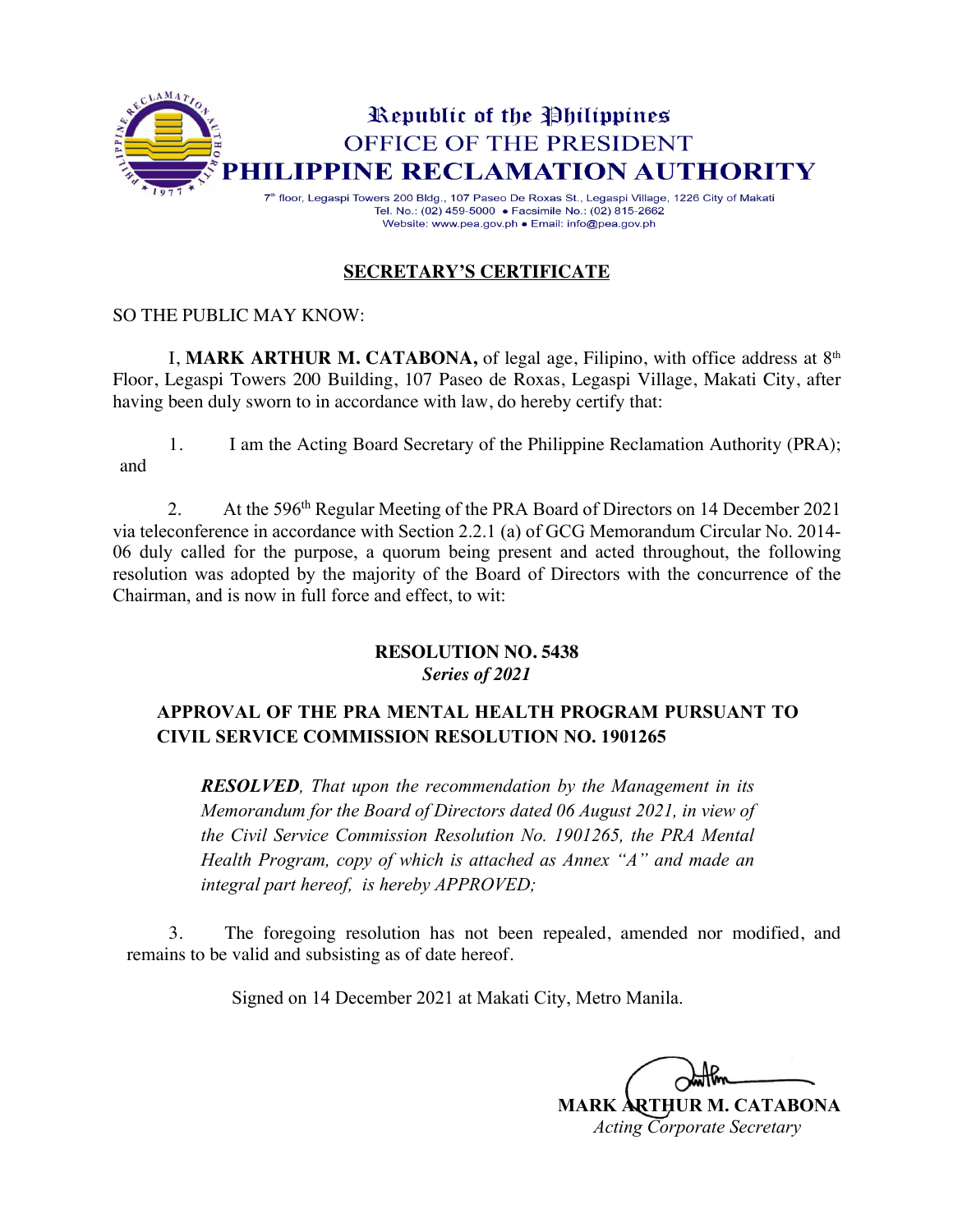

#### **PHILIPPINE RECLAMATION AUTHORITY MENTAL HEALTH and WELLNESS PROGRAM**

## **1. RATIONALE**

In pursuit of the PRA's Mandates (1) Regulatory and Proprietary Land Reclamation, (2) Infrastructure Development and (3) Public Estates Development and Management, the Philippine Reclamation Authority (PRA) shall integrate and advocate the mental health and wellness initiatives in all human resource and organizational development policies and programs within agency and ensure that every employee is consciously aware and sensitive to mental health issues and programs that will help employees reach their full potential and live satisfying lives, to be productive and contribute in the realization of PRA strategic goals.

The PRA commits itself to promoting the well-being of people by ensuring that: mental health is valued, promoted and protected; mental health conditions are treated and prevented; timely, affordable, high quality and culturallyappropriate health care for these conditions are made available to its employees; such health services are free from coercion and accountable to the service users; and employees affected by mental health conditions are able to exercise the full range of human rights, and participate fully and productively at work, free from stigmatization and discrimination.

Mental health and wellness awareness as part of PRA culture will result to (a) being resilient and capable of dealing with adversity; (b) feeling in control; (c) being confident; (d) feeling good about oneself; (e) managing and expressing emotions; and (f) developing and maintaining good relationship and to improve and maintain healthy mental wellbeing of all employees.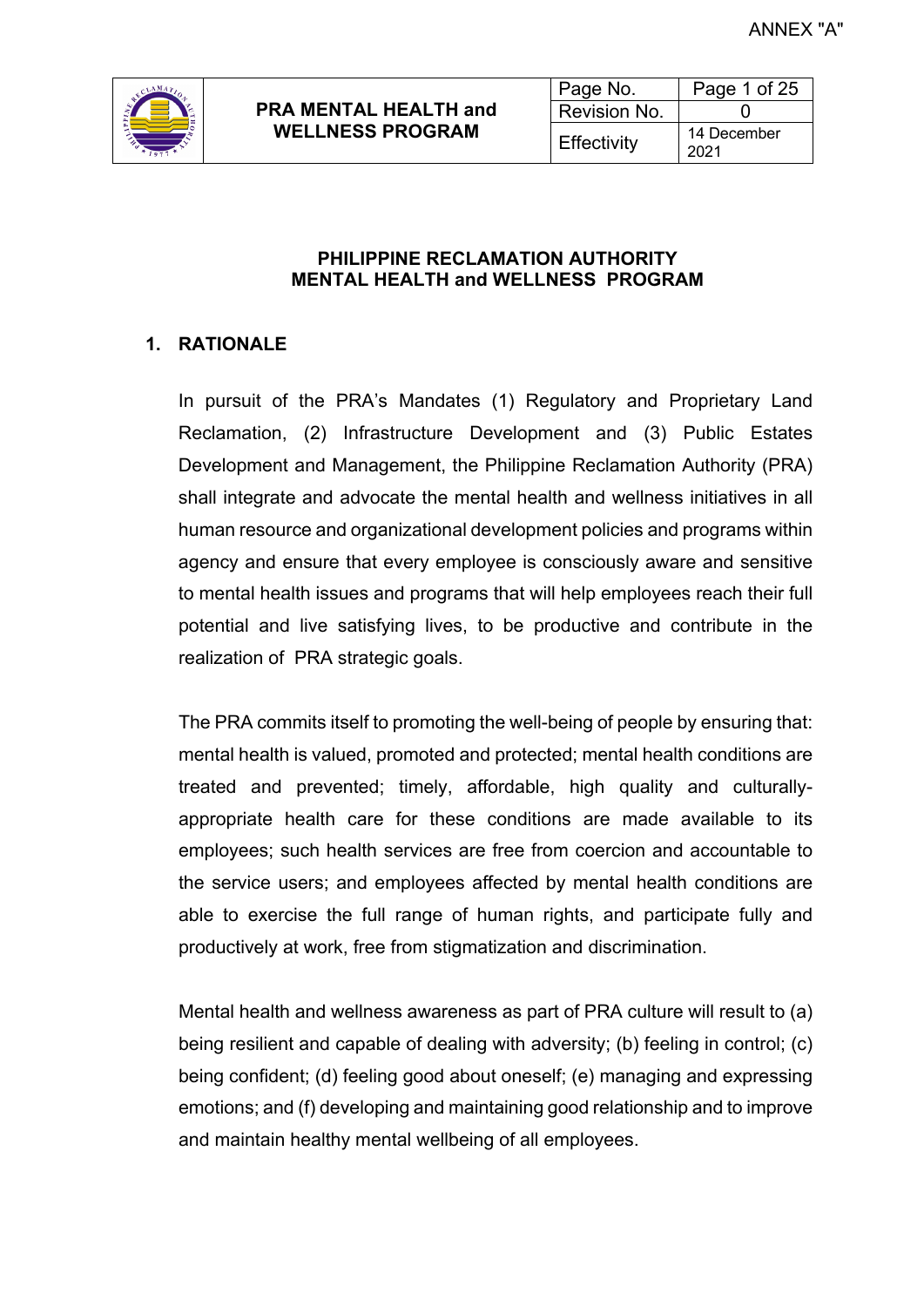

#### **2. LEGAL BASES**

**2.1** RA 11036, "Mental Health Act" and its Implementing Rules and  $Requlations<sup>1</sup>$ 

- **2.2** CSC Memorandum Circular No. 38, s. 1992, "Physical and Mental Health Program for Government Personnel"<sup>2</sup>
- **2.3** CSC Memorandum Circular No. 6, s. 1995, "The Great Filipino Workout" 3
- **2.4** CSC Memorandum Circular No. 4, s. 2003 "Promotion of Good Nutrition in the Bureaucracy"4
- **2.5** CSC Memorandum Circular No. 21, s. 2009 "Civil Servants Health and Wellness Month" 5
- **2.6** CSC Memorandum Circular No. 8, s. 2011 "Reiteration of the Physical Fitness Program "The Great Filipino Workout"6
- **2.7** CSC Memorandum Circular No. 17, s. 2012 "Observance of the 2012 National Social Action Council (NASAC) Moral and Spiritual Guidance Week"7
- **2.8** Republic Act No. 10028, "Expanded Breastfeeding Promotion Act of 2009" 8
- **2.9** CSC Memorandum Circular No. 5, s. 2015 "Dissemination and Adoption of the "10 Kumainments""9
- **2.10** CSC Memorandum Circular No. 12, s. 2015 "Exemption from the Establishment of Lactation Station in Government Agencies"10
- **2.11** CSC Memorandum Circular No. 4, s. 2020 "Mental Health Program in the Government Sector"<sup>11</sup>

 $\mathcal{L}_\text{max}$  , where  $\mathcal{L}_\text{max}$  , we have the set of  $\mathcal{L}_\text{max}$ 

**<sup>1</sup>**Annex "A"

**<sup>2</sup>**Annex "B"

**<sup>3</sup>**Annex "C"

**<sup>4</sup>**Annex "D" **<sup>5</sup>**Annex "E"

**<sup>6</sup>**Annex "F"

**<sup>7</sup>**Annex "G"

**<sup>8</sup>**Annex "H"

**<sup>9</sup>**Annex "I"

**<sup>10</sup>**Annex "J"

**<sup>11</sup>** Annex "K"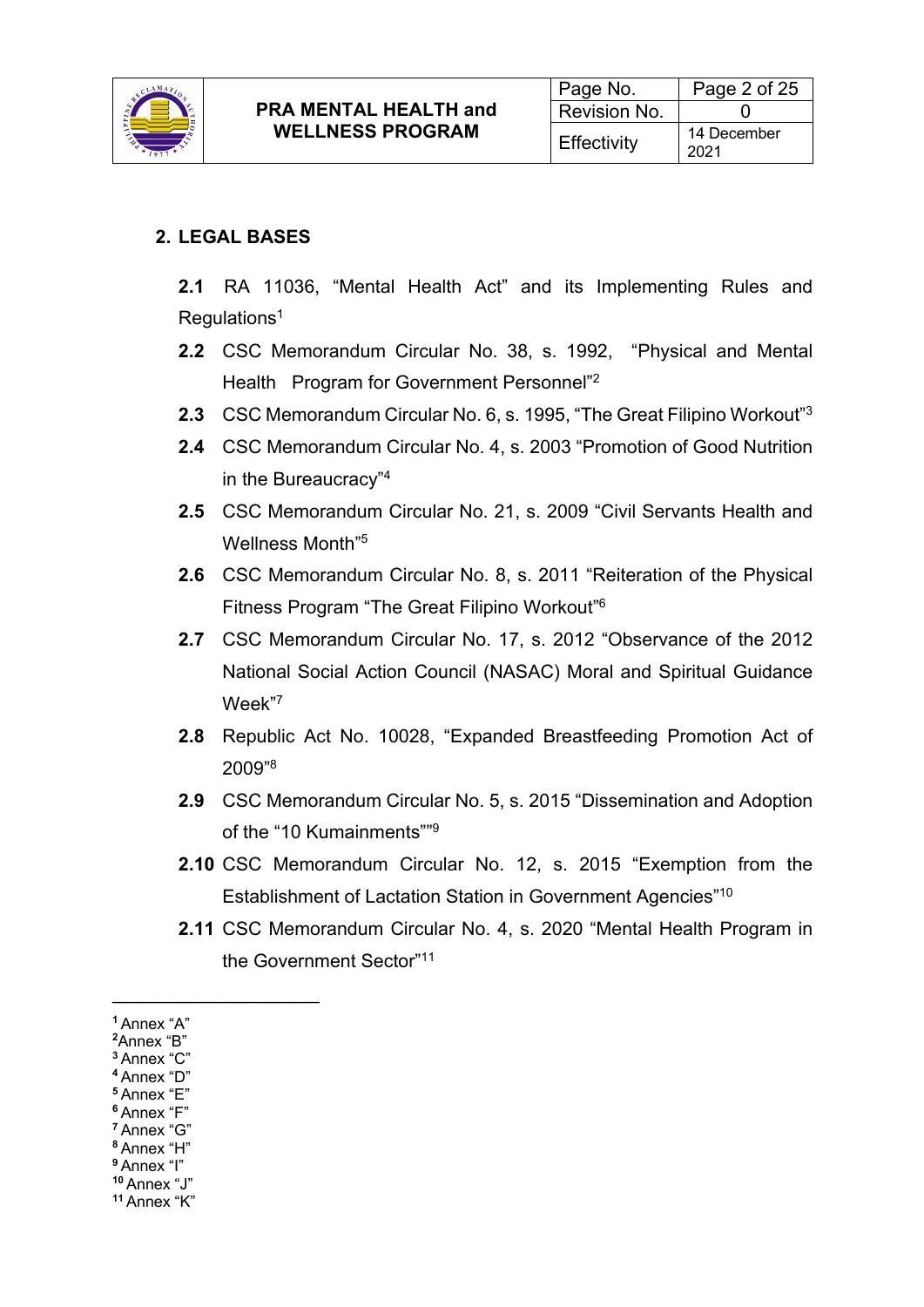

## **3. SCOPE AND COVERAGE**

The PRA Mental Health and Wellness Program shall cover all regular and service employees of the PRA. For purposes of this Program, reference to **regular** employee shall mean officers and employees of the PRA occupying plantilla position. **Service employee** shall refer to personnel under a contract of services who is performing essential functions of PRA and detailed to a specific department or office of the PRA.

The PRA MHWP shall provide the objectives, policies, strategies, responsibilities, implementation mechanisms, reporting, and funding to promote mental health and wellness in the workplace and address stigma and discrimination suffered by people with mental health conditions.

## **4. PRA MENTAL HEALTH PROGRAM (MHP)**

## **4.1 OBJECTIVES**

The PRA MHP seeks to achieve the following objectives:

- **4.1.1** Strengthen effective leadership and governance for mental health by, among others, formulating, developing and implementing agency policies, strategies and programs relating to mental health in the workplace;
- **4.1.2** Develop and establish a comprehensive, integrated, effective, and efficient mental health program responsive to the psychiatric, neurologic, and psychosocial needs of the employees;
- **4.1.3** Protect the rights of employees with psychiatric, neurologic, and psychosocial health needs;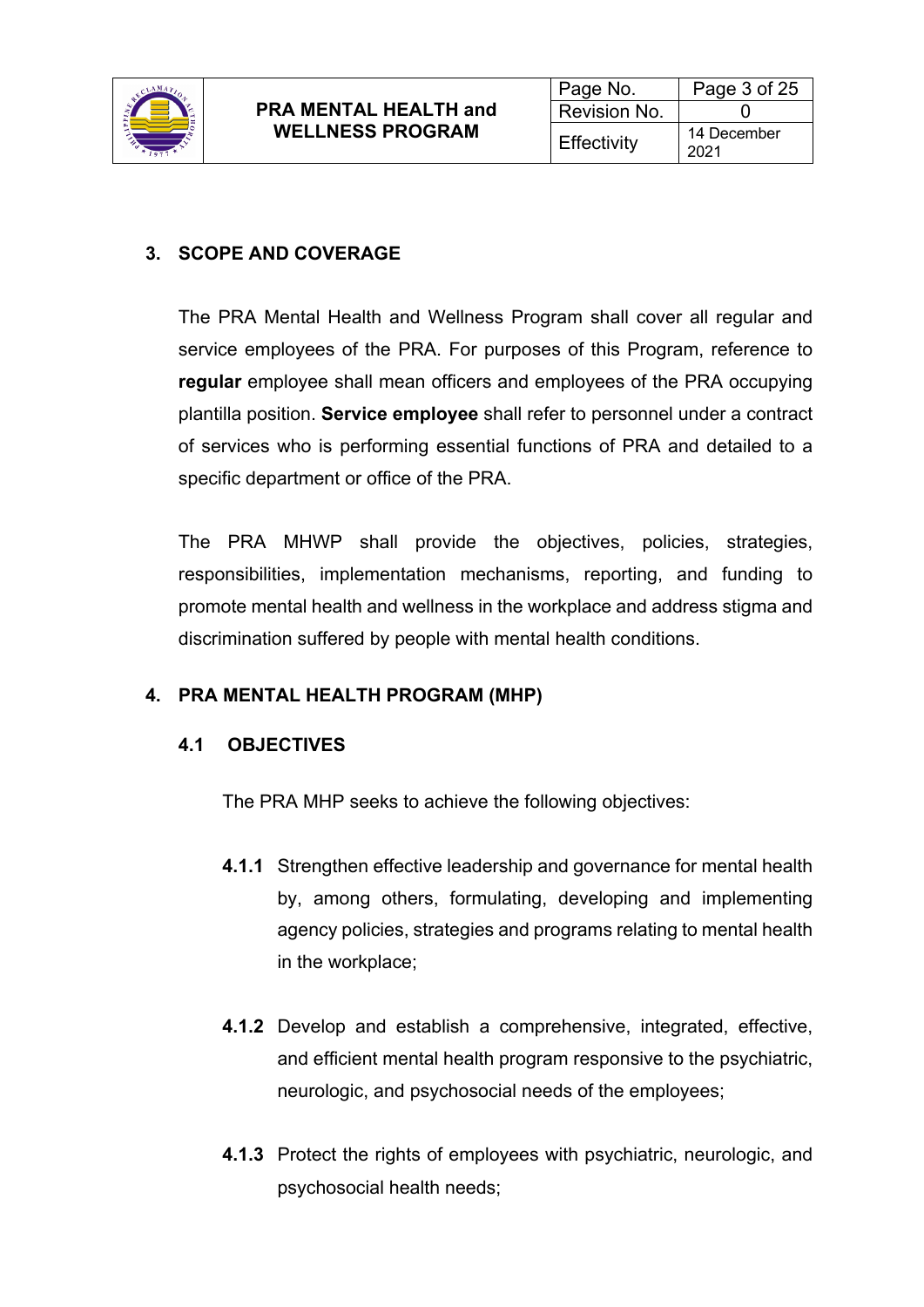

- **4.1.4** Strengthen information systems, evidence and research for mental health;
- **4.1.5** Integrate mental health care in the basic health services for PRA employees and in the human resource systems and processes;
- **4.1.6** Integrate strategies promoting mental health in the workplace;
- **4.1.7** Raise awareness to all PRA employees on mental health and other common conditions like depression, anxiety, substance abuse and alcohol and eliminate stigma and discrimination;
- **4.1.8** To promote mental well-being and prevent mental health related disorder, provide care, enhance recovery, promote human rights and reduce mortality, morbidity and disability for individuals with mental health disorders; and
- **4.1.9** Provide support to employees who are at risk and/or with mental health condition and facilitate access to medical health services.

## **4.2 BASIC POLICIES**

#### **4.2.1 Non-discriminatory**

An employee at risk shall not be discriminated in any form, regardless of status, age, sex, sexual orientation and gender identity, creed or religion.

Any employee at risk or identified to have a mental health condition shall not be discriminated in terms of recruitment, promotion and termination. They shall not be discriminated nor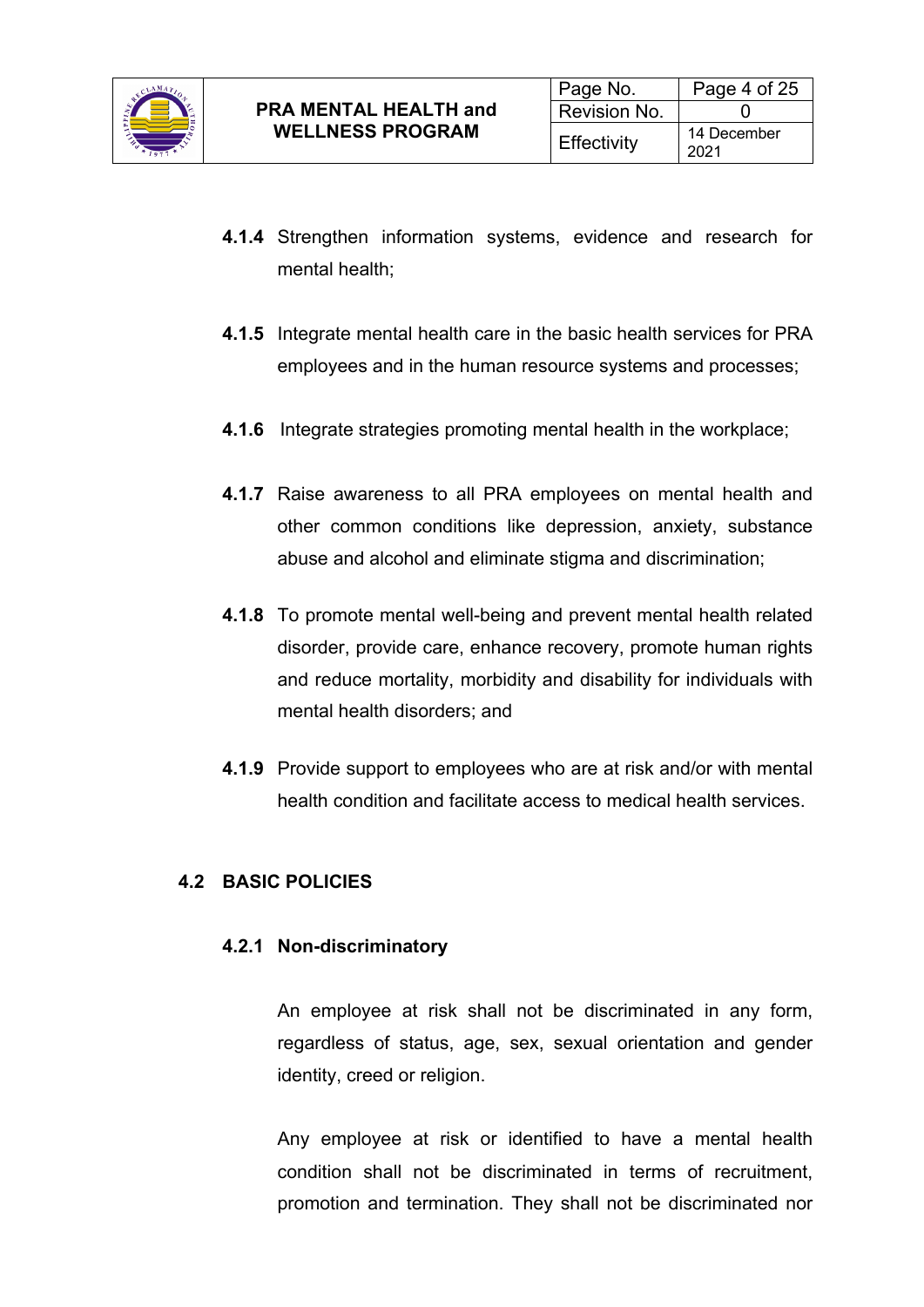

prevented to receive benefits as government employee because of their condition. They shall continue to perform their duties and responsibilities provided they are issued a certification certifying that their condition does not impede their productivity and still fit to work and continued work will not aggravate mental health condition.

## **4.2.2 Reasonable Working Arrangements**

Employees identified to have mental condition and have undergone treatment and recovered as certified by an attending physician shall not be prevented from returning to work provided an accredited physician certifies that he/she is fit to work.

Adaptable and flexible work arrangements should be made available to accommodate employees at risk or identified with mental health conditions subject to the approval of the General Manager & CEO with recommendation from the PRA Mental Health and Wellness Program (MHWP) Committee.

Employees with approved special work arrangement should still perform the duties and responsibilities indicated on their position or job description.

#### **4.2.3 Confidentiality**

All information and medical records, including those submitted during the recruitment process shall be protected and treated with confidentiality, as provided under applicable laws and rules, particularly the Data Privacy Act.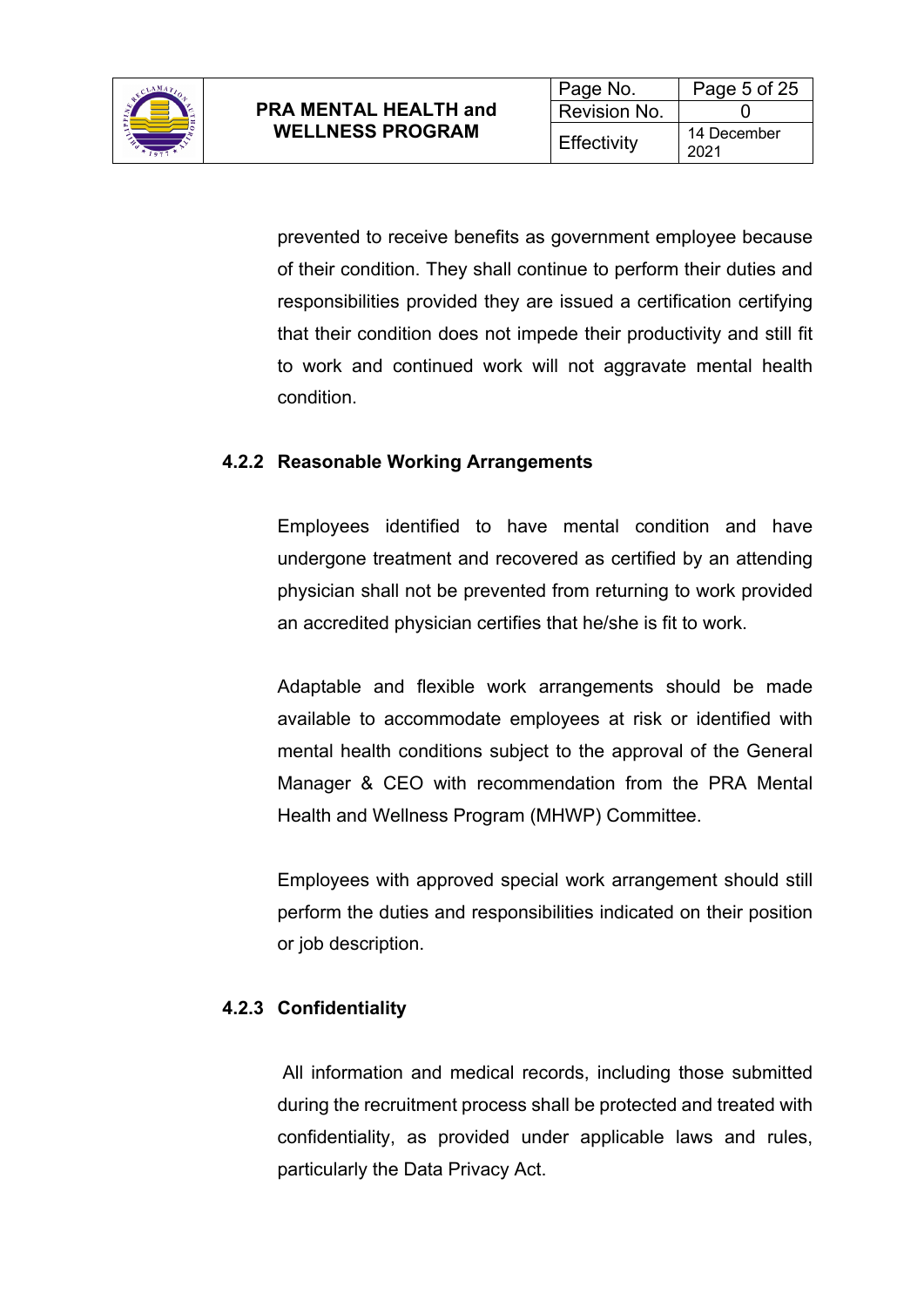

Requesting and releasing of information, documents, and medical records relevant to the mental health and wellness of employees shall follow a thorough process to ensure that these are kept confidential.

Ensuring confidentiality may lower or eliminate the stigma related to mental health. An officer from the HRMD shall be designated as custodian of all the information and medical records of all employees.

## **4.2.4 Rights-based**

The right to health as enshrined under the Universal Health Rights is promoted, protected, fulfilled thru the mental health program.

Employees at risk or identified with mental condition shall not be deprived of the opportunity to work and to participate in policymaking and program implementation relating to mental health.

Employees at risk or identified with mental health shall not be prevented from exercising their inherent civil, political, economic, social, religious and cultural rights.

Employees at risk or identified with mental health shall have access to affordable evidence-based treatment and medical services and participate in mental health advocacy, policy planning, legislation, service provision, monitoring research and evaluation.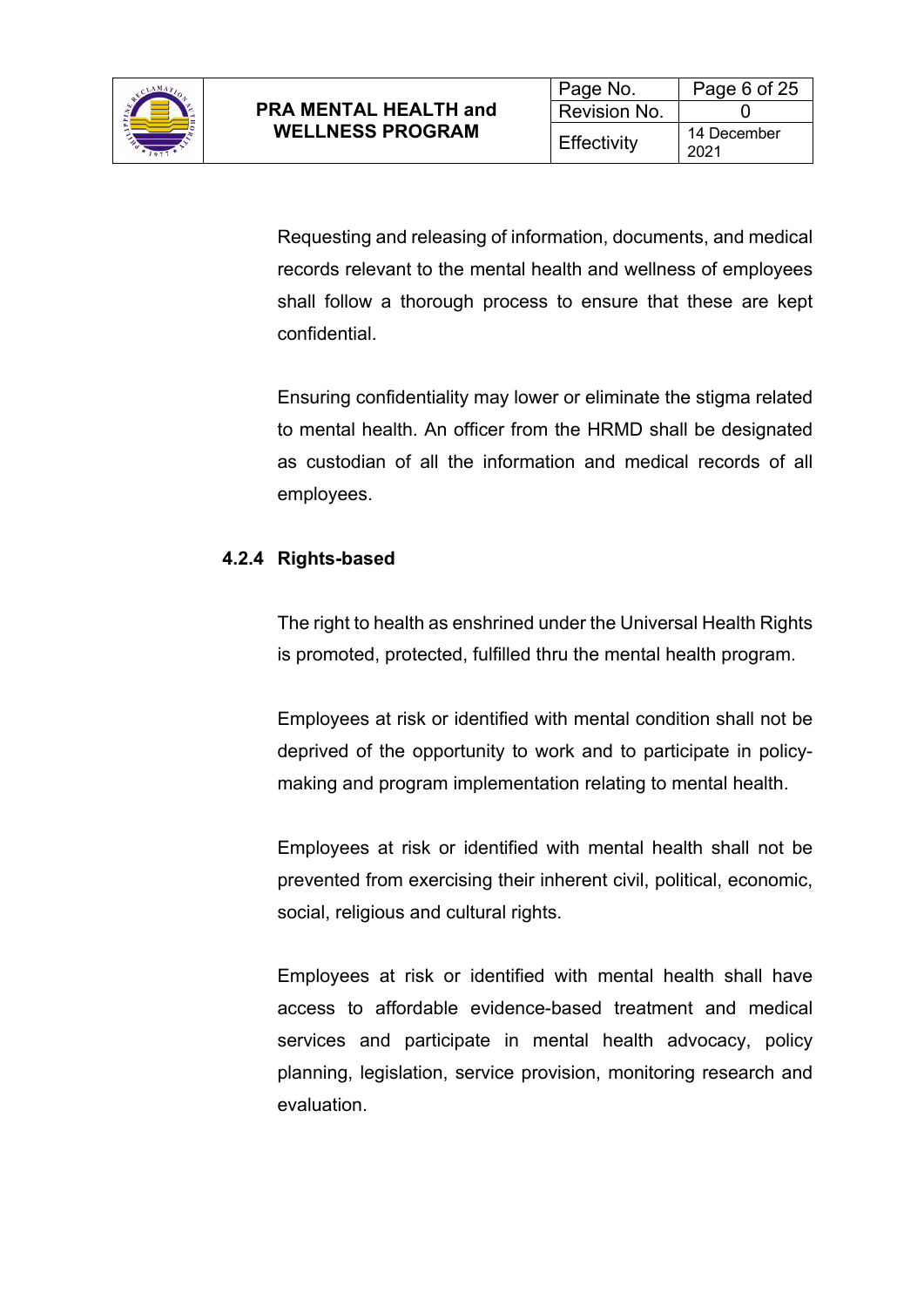

#### **4.2.5 Sustainability**

Mental health initiatives shall be integrated into the Health and Wellness program to ensure their sustainability.

#### **4.2.6**

All employees are encouraged to disclose their medical or mental health condition for purposes of reasonable accommodation.

## **4.3 STRATEGIES**

# **4.3.1 PREVENTION, PROMOTION AND INFORMATION AND EDUCATION CAMPAIGN (IEC) ON MENTAL HEALTH WELL-BEING.**

- 4.3.1.1 Conduct of Mental Health Wellness activities such as, but not limited, to the following:
	- a. Team-building activities;
	- b. Organized Peer Counseling Circle;
	- c. Physical fitness activities;
	- d. Support group for employees with special needs (working mothers/lactating mothers, single parent) through the establishment of breastfeeding station;
	- e. Interest group sharing (hobbyists, riders, theatre artists, etc.); and
	- f. Implementing activities based on employee interests and activities (e,g, cooking and art/painting lessons).
- 4.3.1.2 Conduct of continuing mental health awareness/education activities.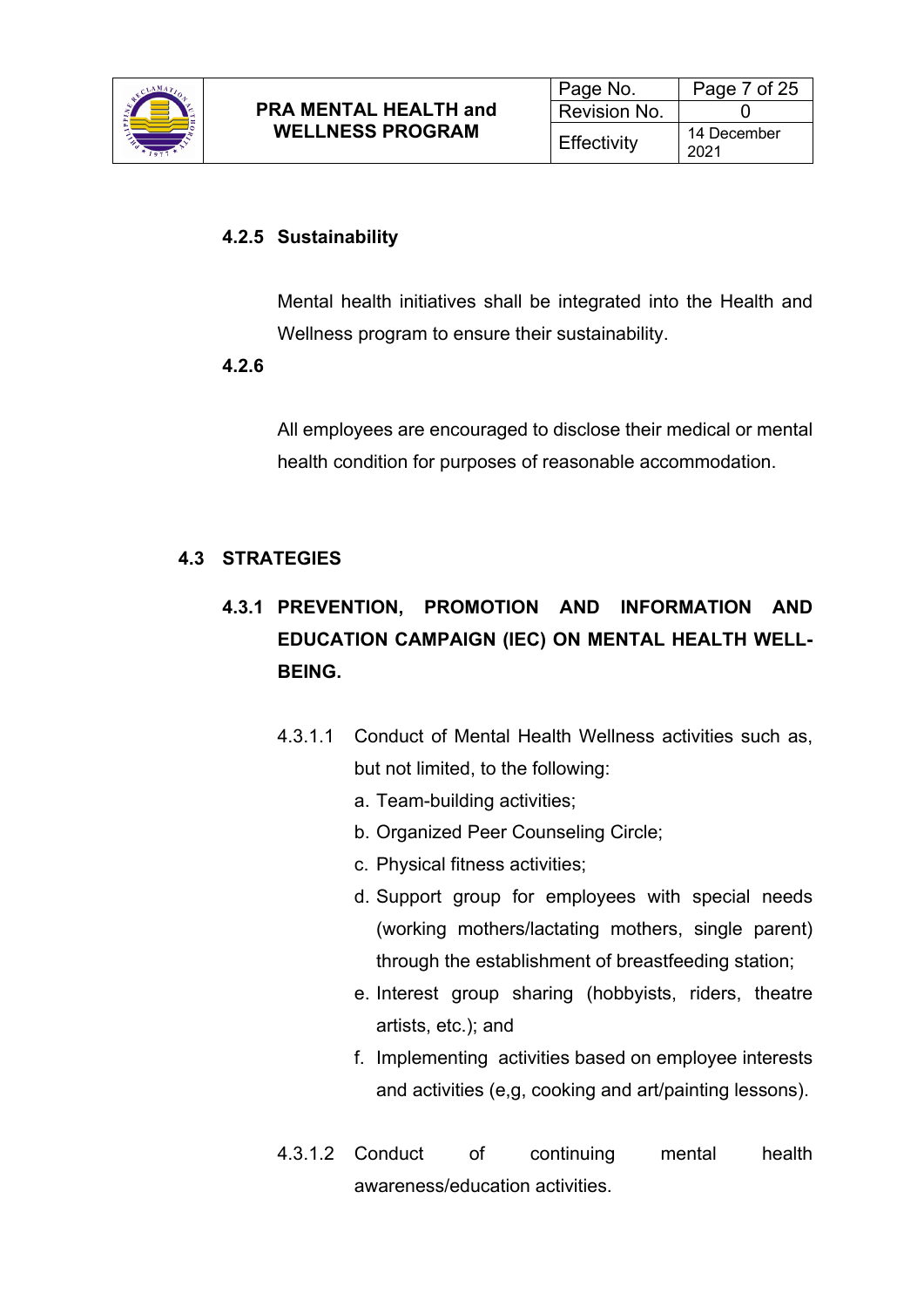

- a. Production of IEC materials on mental health (e.g., distributing leaflets challenging the misconceptions associated with mental illness)
- b. Conduct of regular seminars, symposiums, or fora on mental health for all employees;
- c. Conduct of stress debriefing to identified/selected employees who suffered tragic, traumatic and stressful life experience/event; and
- d. Automatic display of IEC video clips about mental health and wellness on computer screens during lunch break to promote the strict no-work lunch.

## **4.3.2 TREATMENT AND RECOVERY**

- 4.3.2.1 Provision of support to employees with mental health issues at work by providing intervention, treatment, and referral.
	- a. Employees seeking for intervention, treatment, or referral can approach the Human Resource Management Division (HRMD) or any member of the PRA MHWP Committee or their direct superior.
	- b. Together with the peer counseling circle, employees can be referred for professional help if the counselor believes that the situation necessitates it.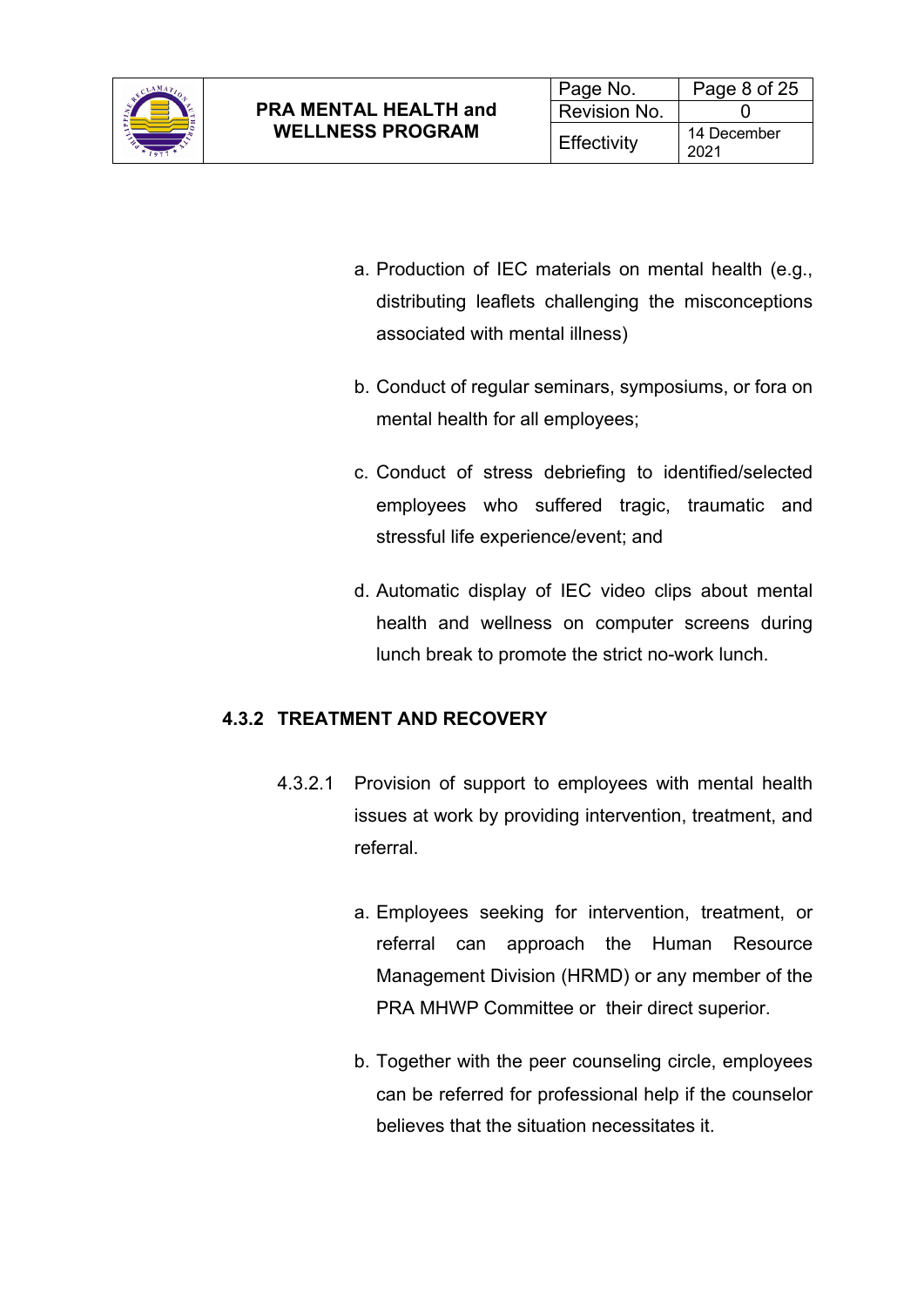

- c. The PRA MHWP Committee shall continue to monitor the progress of the employee even after their referral through the mental health assessment/reports of the employee provided by the authorized mental health professional.
- 4.3.2.2 Conduct of debriefing interventions in case of lifethreatening situations or traumatic experience which may or may not be work related (e.g., after experiencing natural/man-made calamities)
	- a. The PRA MHWP Committee should conduct a precounseling to an employee who suffered lifethreatening situations or traumatic experience and should refer the said employee to proper health professional for debriefing interventions, if necessary.
	- b. There shall be a regular "*kumustahan*" session with the concerned employee, their direct supervisor or an HRMD representative. A "*kumustahan*" status report should be submitted to PRA MHWP Committee through the HRMD.
- 4.3.2.3 Reintegration into the workplace of employees who have completed mental health treatment.

After the pre-counseling or debriefing intervention, the employee should undergo reintegration process.

> a. Upon return to work make sure that the returning employee is mentally, emotionally and physically fit to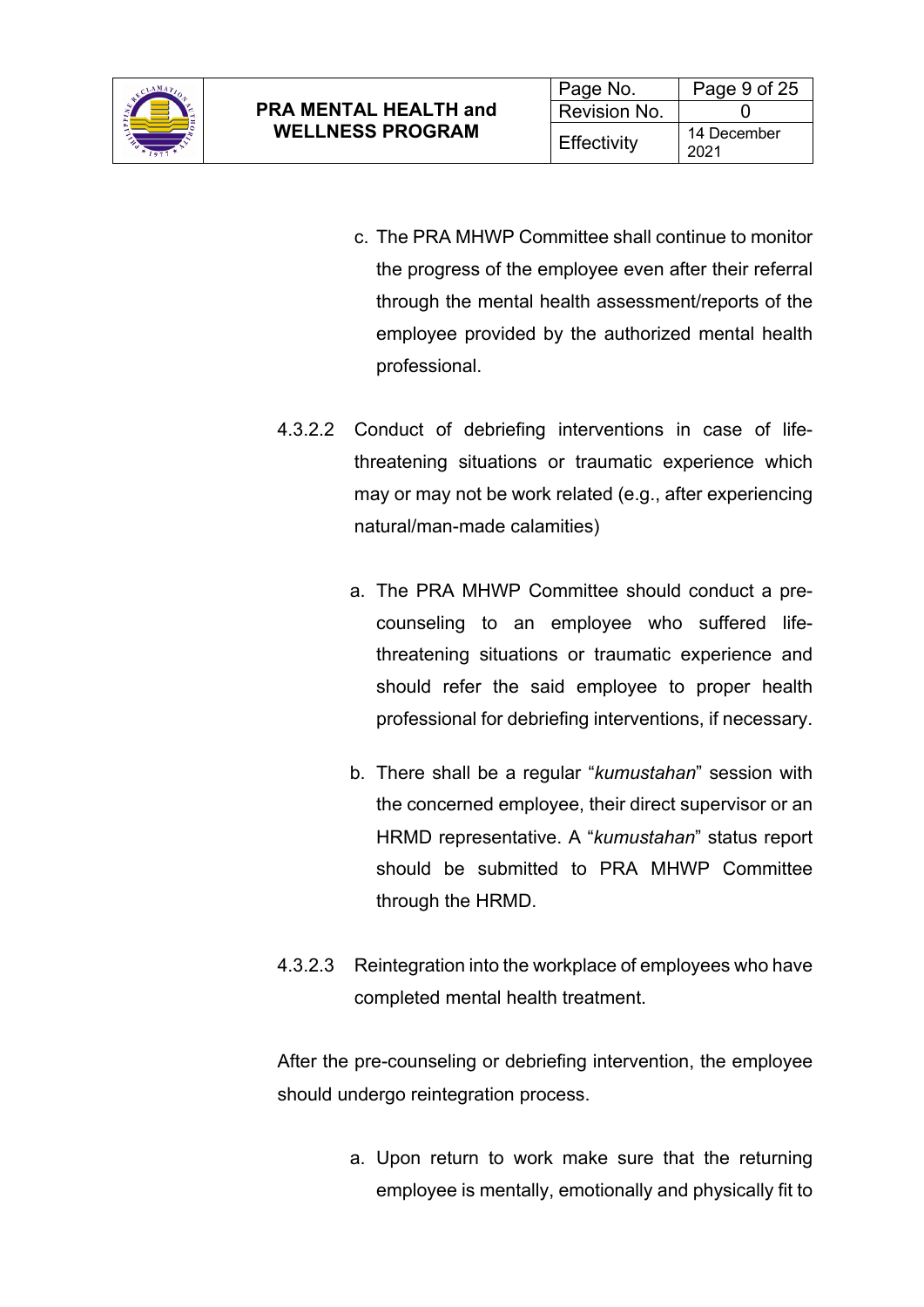

work based on the assessment report and recommendation of medical expert.

- b. Verify/check if the returning employee have submitted all the required documents such as leave application, medical certificate, return to work memorandum approved by Assistant General Manager (AGM) concerned.
- c. Welcome program to be prepared by the department concerned in coordination with the PRA MHWP Committee.
- d. Update the employee on his/her work status.
- e. Update the employee on the new issuances (i.e. policies, guidelines, targets)
- 4.3.2.4 Provision of support to retiring employees for easier transition.
	- a. The HRMD shall coordinate with the Government Service Insurance System (GSIS) for the schedule of Pre-Retirement Seminar.
	- b. Six (6) months prior to the retirement day, the HRMD shall provide the employee a list of requirements including all the forms to be accomplished.
	- c. The HRMD, thru the Liaison Officer shall request from GSIS a tentative computation of the retirement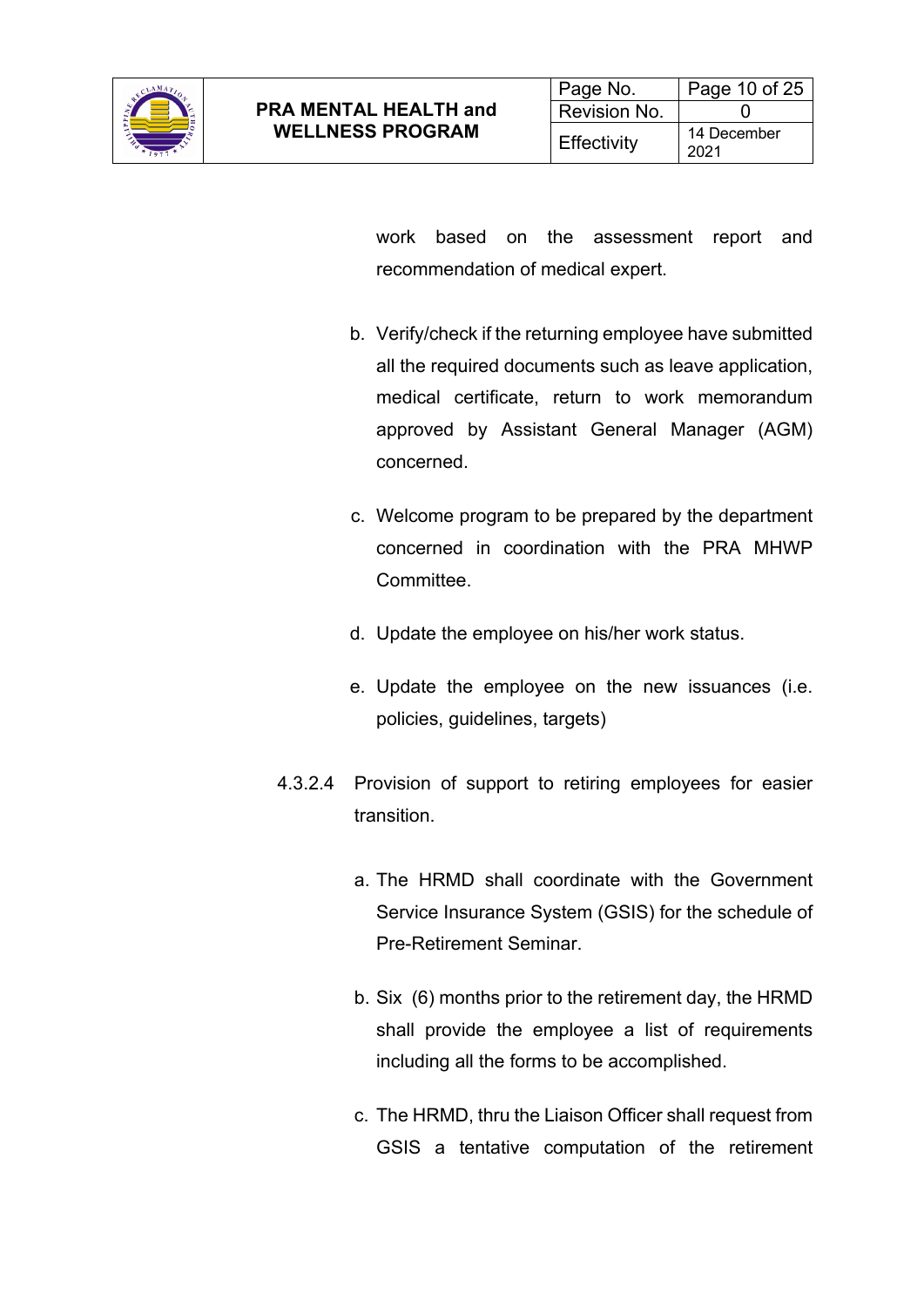

benefits of the retiree and provide the retiree a copy of the computation.

d. Provide webinars on Financial Management, Investment or Business 101 and the like.

# **4.3.3 INTEGRATION OF MENTAL HEALTH IN HUMAN RESOURCE DEVELOPMENT AND MANAGEMENT POLICIES AND PROGRAMS.**

4.3.3.1 Ensure that mental health assessment of an employee is undertaken during recruitment and if applicable, during promotion.

> In the case of promotion, the PRA may identify certain positions that may require mandatory mental health assessment (i.e., Executive/Managerial, drivers, frontline positions).

- 4.3.3.2 Integrate mental health awareness session in the new employees' orientation.
	- a. A representative from PRA MHWP Committee should discuss/explain PRA Mental Health Policy/Program during the employees' orientation.
	- b. Include mental health IEC materials in the Employees' Orientation Kit.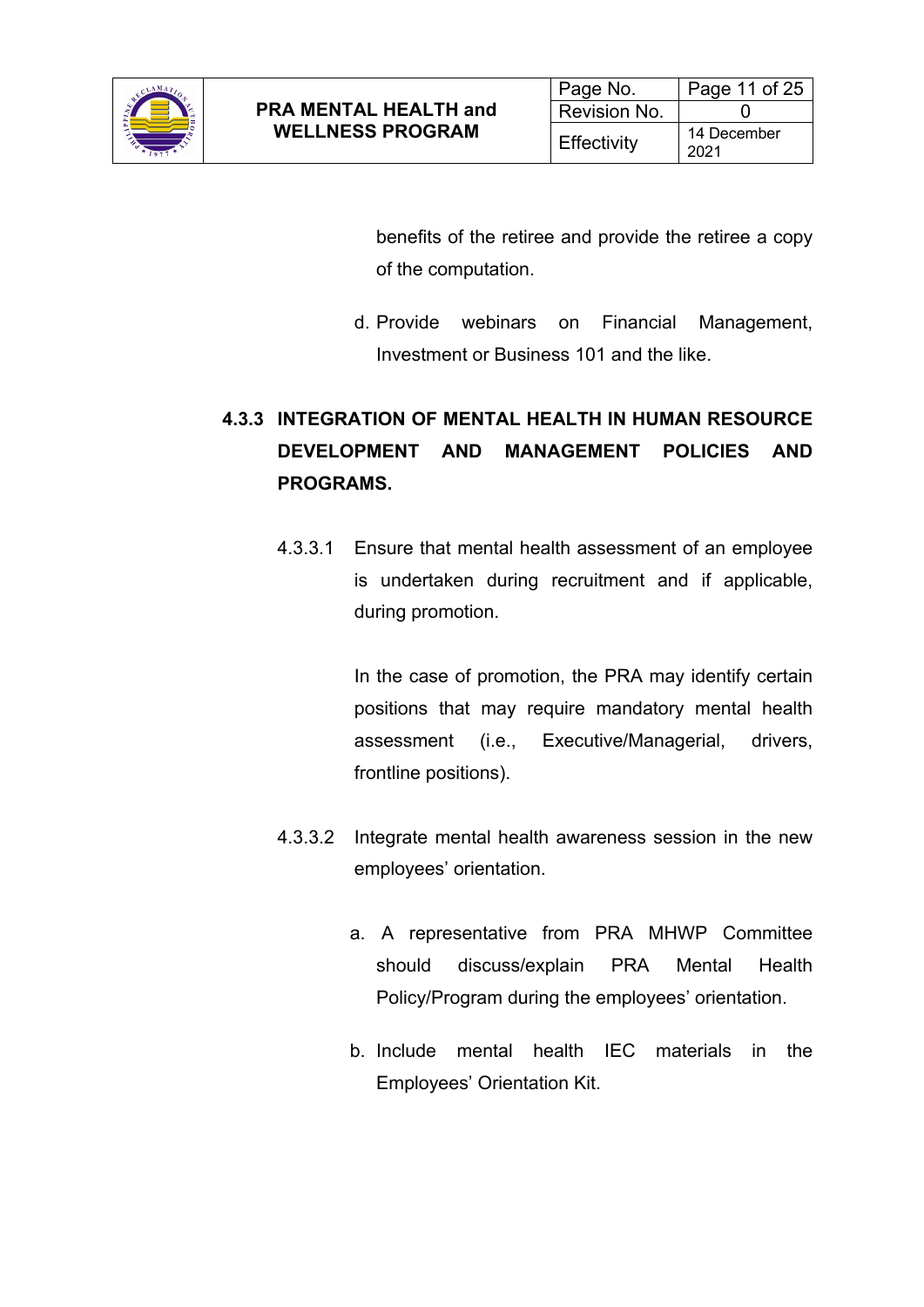

## **4.3.4 INCLUDE MENTAL HEALTH ASSESSMENT IN THE ANNUAL PHYSICAL EXAMINATION (APE)**

- **4.3.5 PROVIDE MECHANISM TO ENSURE THE PSYCHOLOGICAL WELLNESS OF PRA'S EMPLOYEES AND AGENCY MENTAL HEALTH SERVICE PROVIDERS.**
- **4.4 Establishment of institutional networks and referral system which can provide support mechanism for employees who are with mental conditions or at risk for mental health condition.**

## **4.4.1 Institutional Networks**

- a. Inventory of Health Institutions that provide treatment and recovery program for people with mental health issues/concerns, with list of services offered and their contact numbers.
- b. Mobilization of organized support groups on mental health.
- c. Provision of Department of Health (DOH) Mental Healthline (MH) Hotline and other support mechanisms for employees at risks and with mental health conditions.

#### **4.4.2 Referral system**

A protocol or referral system for employees with mental health conditions should be established.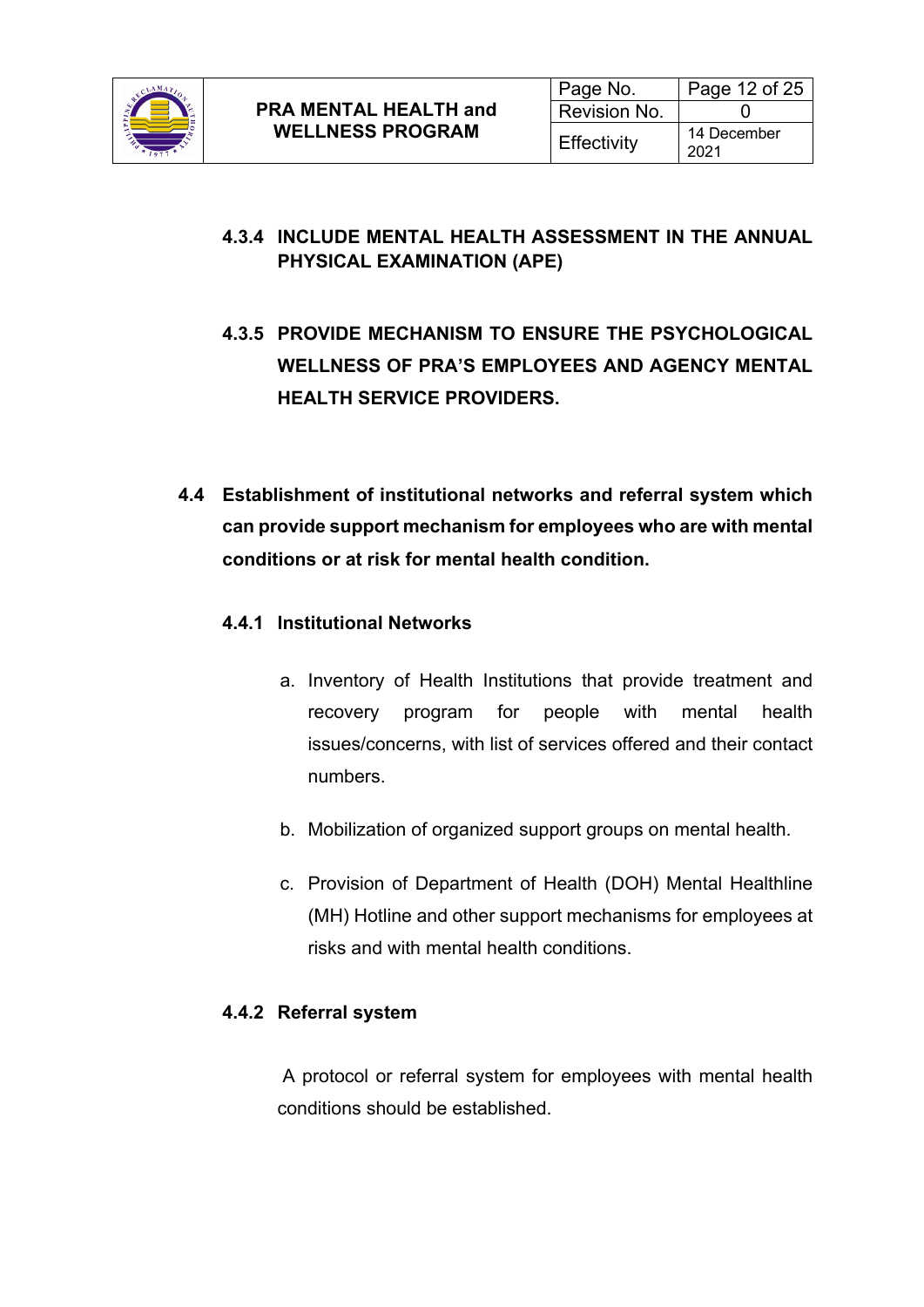

## **4.5 Capacity-building for MHP administrators in the PRA**

- **4.5.1** Provide basic education and trainings on mental health for all personnel of HRMD, managers, and MHWP Committee;
- **4.5.2** Provide information and training on how to handle employees at risk or those with mental health conditions.

## **4.6 Review of working conditions**

- **4.6.1** Assessment of workplace conditions/environment
- **4.6.2** All computer monitors should be provided with computer screen eye protector sheet to prevent eye strain and headache
- **4.6.3** Assessment of workload assignment vis-a-vis accomplishment
- **4.6.4** Review of job description vis-à-vis actual workload
- **4.6.5** To promote work-life balance, encouraging that work emails should be sent on weekdays from 8AM – 5PM only, unless urgent.

#### **4.7 IMPLEMENTATION MECHANISM OF THE MHP**

- **4.7.1** The Mental Health Service Provider in partnership with PRA shall assess the employee at risk or identified with mental health condition, to identify the stage of mental well-being of such employee.
- **4.7.2** Appropriate action based on the initial assessment shall be undertaken by the HRMD, which may be, but not limited to:
	- a. Notification of family members on initial assessment on the condition of the employee at risk and solicit their support to the process; and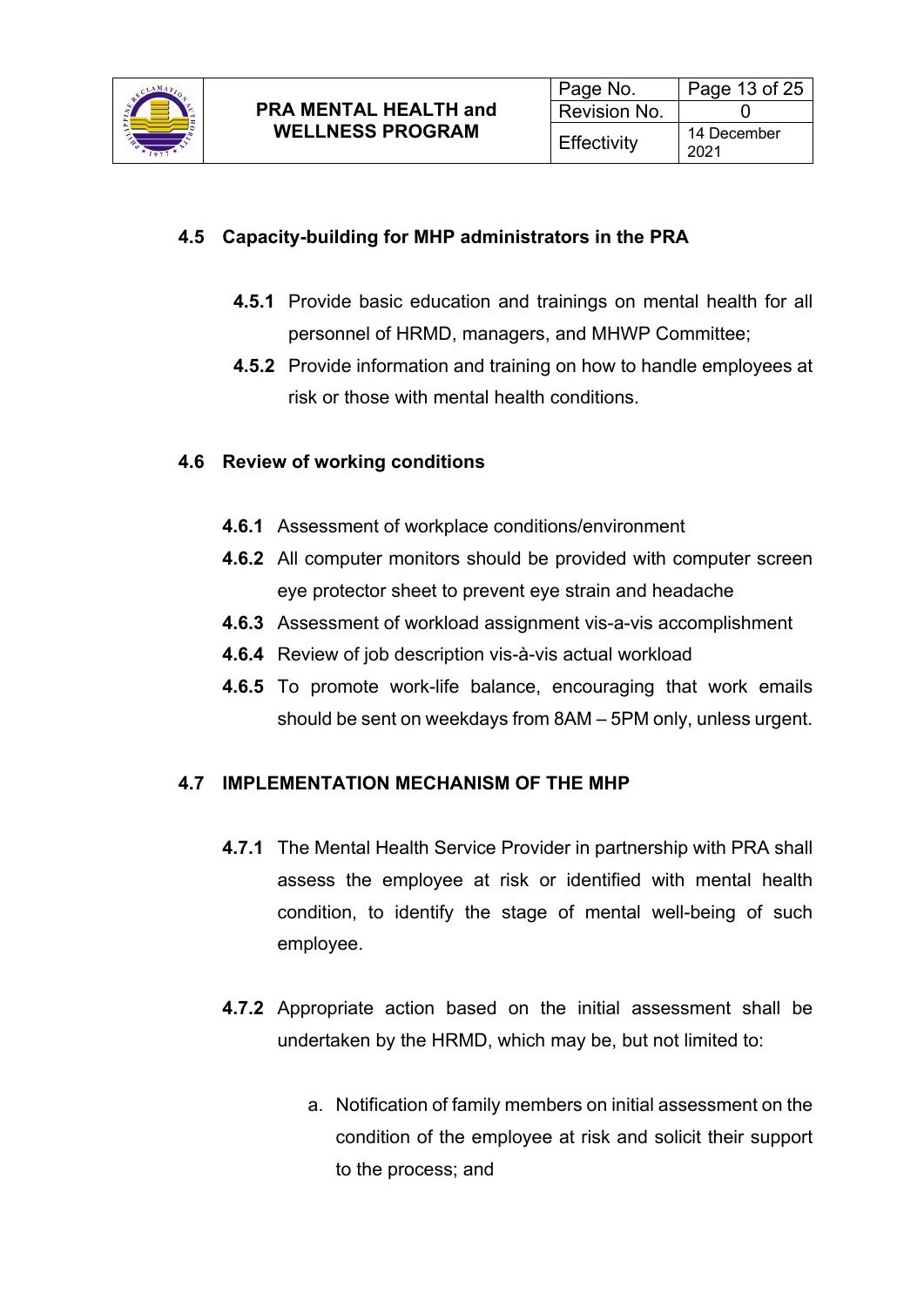

- b. Referral to accredited and licensed mental health professional and mental health institution for further assessment.
- **4.7.3** Should there be a need for employees at risk or identified with mental health conditions to undergo medical check-up and assessment, the agency shall refer to relevant medical institutions to provide for such needs and treatment as necessary.
- **4.7.4** Should there be a need for the employee at risk or identified with mental health condition to undergo treatment, the PRA General Manager and CEO, upon recommendation of the PRA MHWP Committee, shall allow the employee the necessary number of days leave chargeable against his/her earned leave as recommended by the attending physician.
- **4.7.5** In case of consultations with mental health physicians or providers, the PRA shall shoulder the consultation fee as support mechanism to it employees. However, any medication prescribed by the attending physician/mental health professional, treatment and/or hospitalization expenses to be incurred by the employee during treatment shall be for the account of the employee concerned.
- **4.7.6** Work arrangements shall be done to accommodate employees who will report to work after treatment.
- **4.7.7** Monitoring of performance and health conditions shall be done to ensure sustainable productivity and wellness of the employee who had undergone treatment from mental health condition.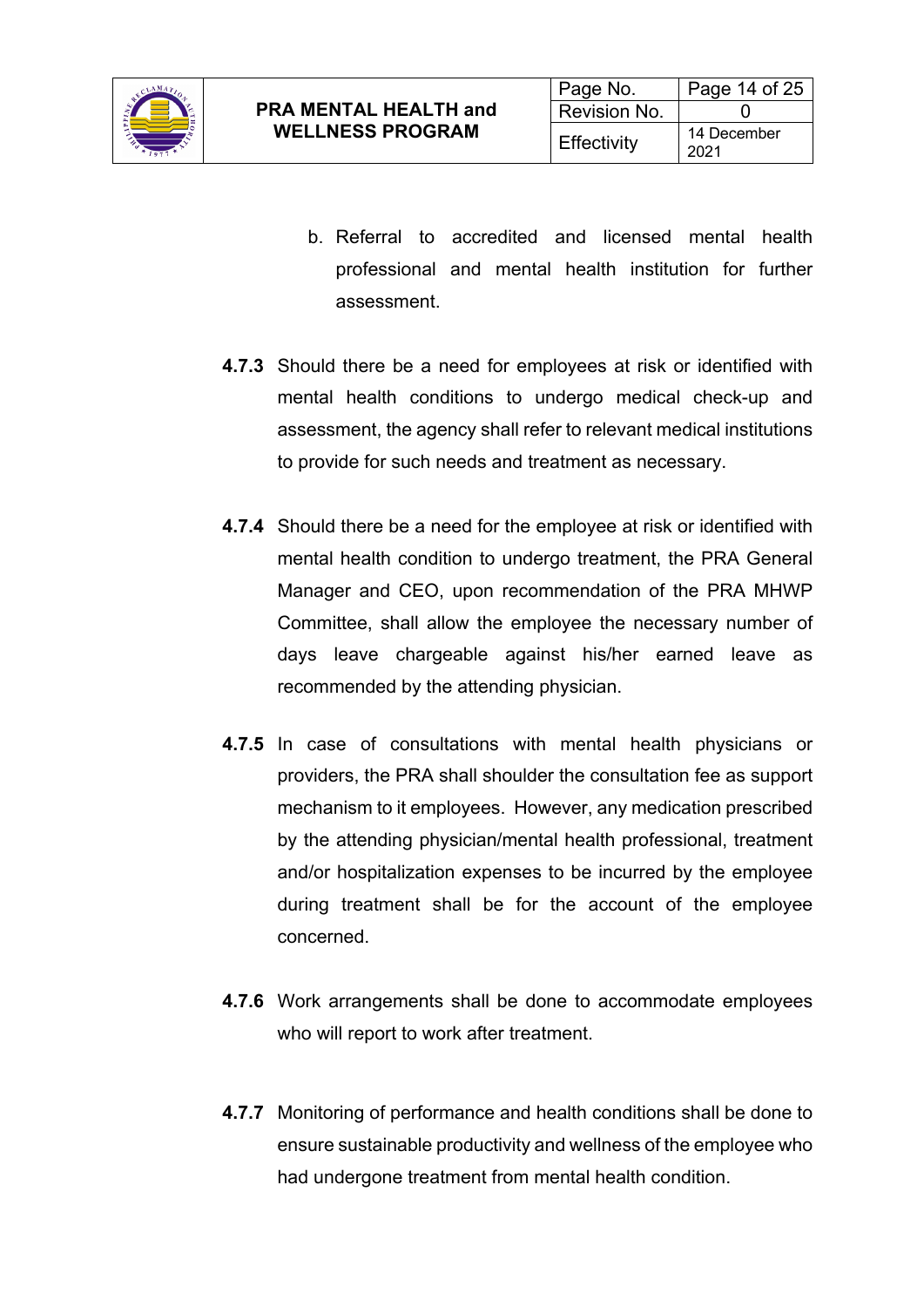

**4.7.8** Each year, employees are entitled to authorized leave of one (1) day non-cumulative mental and self-care time off to help them recuperate from stress, anxiety, depression, or other mental health issues.

## **5. PRA WELLNESS PROGRAM (PRA-WP)**

## **5.1 OBJECTIVES:**

The PRA-WP seeks to achieve the following objectives:

- **5.1.1** To prevent the employees from getting sick, reduce absences, improve productivity, and boost morale by implementing positive health programs such physical, mental, psycho-social, financial, and spiritual health programs and activities to achieve organizational goals.
- **5.1.2** To promote physical fitness and inculcate the importance of a healthy lifestyle and a regimen of regular physical fitness activities as a strategy to reduce the level of risk factor of heart diseases and other diseases through the PRA Healthy Eating and Active Lifestyle (HEAL) programs and activities.
- **5.1.3** To encourage employees to eat healthy by providing a nutrition education program to increase employee awareness and consciousness on nutrition, its importance to their health and productivity.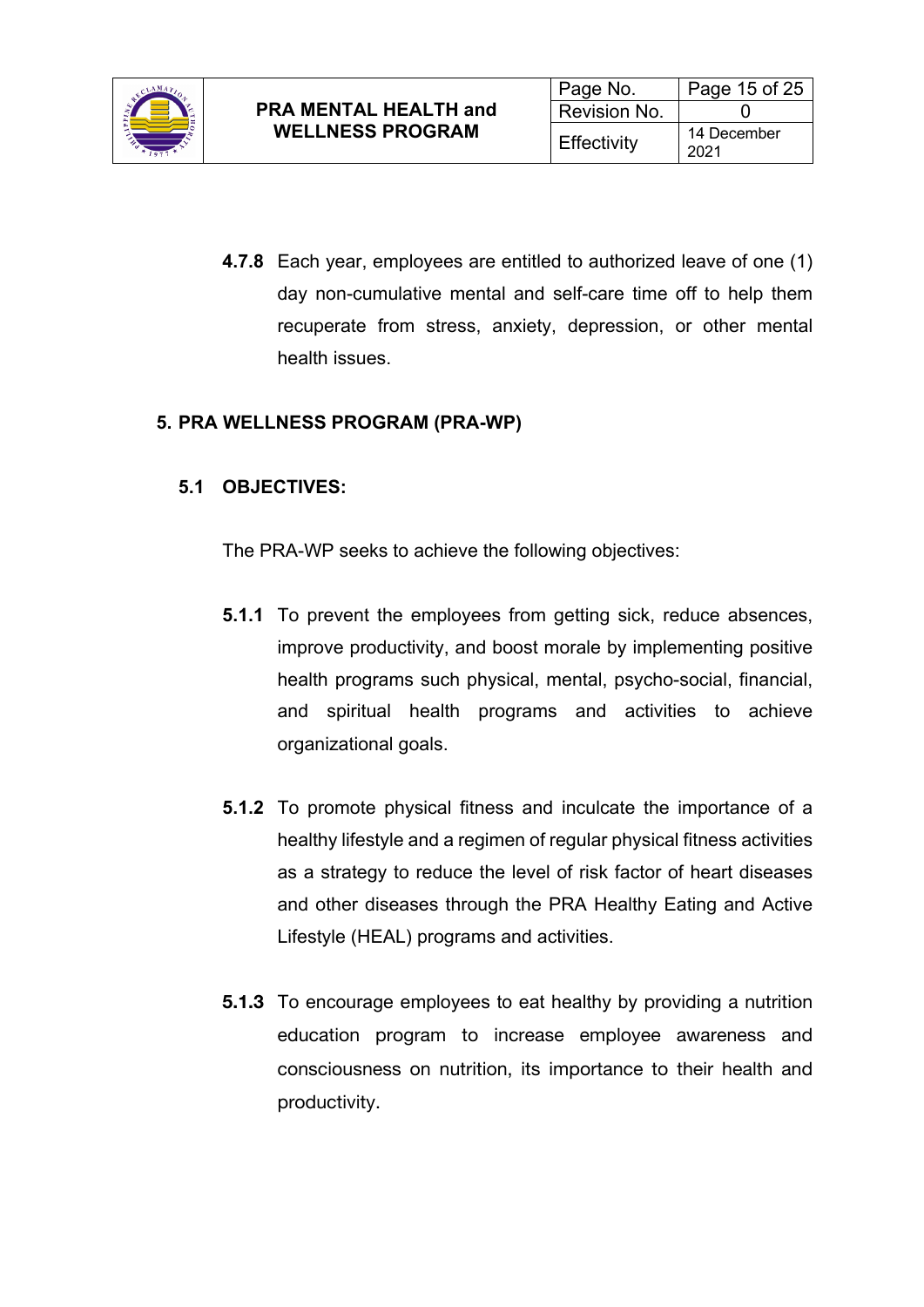

#### **5.2 BASIC POLICY**

- **5.2.1** To ensure the health program to all PRA employees to attain office productivity and employees' welfare.
- **5.2.2** To provide necessary funds for the conduct and sustenance of the program.
- **5.2.3** To promote healthy lifestyle and good nutrition among all employees.
- **5.2.4** To ensure the confidentiality of health data or information of employees pursuant to the Data Privacy Act.

## **5.3 STRATEGIES**

#### **5.3.1 PRA Healthy Eating and Active Lifestyle (HEAL) program**

Taking regular exercise, eating balanced nutrition foods, taking preventive medical measures to curb sickness, and adequate rest all contribute to good health and improve mental wellbeing. The following activities shall be undertaken for the physical health program for all employees.

#### 5.3.1.1 **Annual Physical Examination**

PRA shall provide to all employees an Annual Physical Examination (APE), which shall include mental health assessment.

The following, but not limited, shall be included in the APE:

- a) Blood Chemistry Test;
- b) Abdominal ultrasound;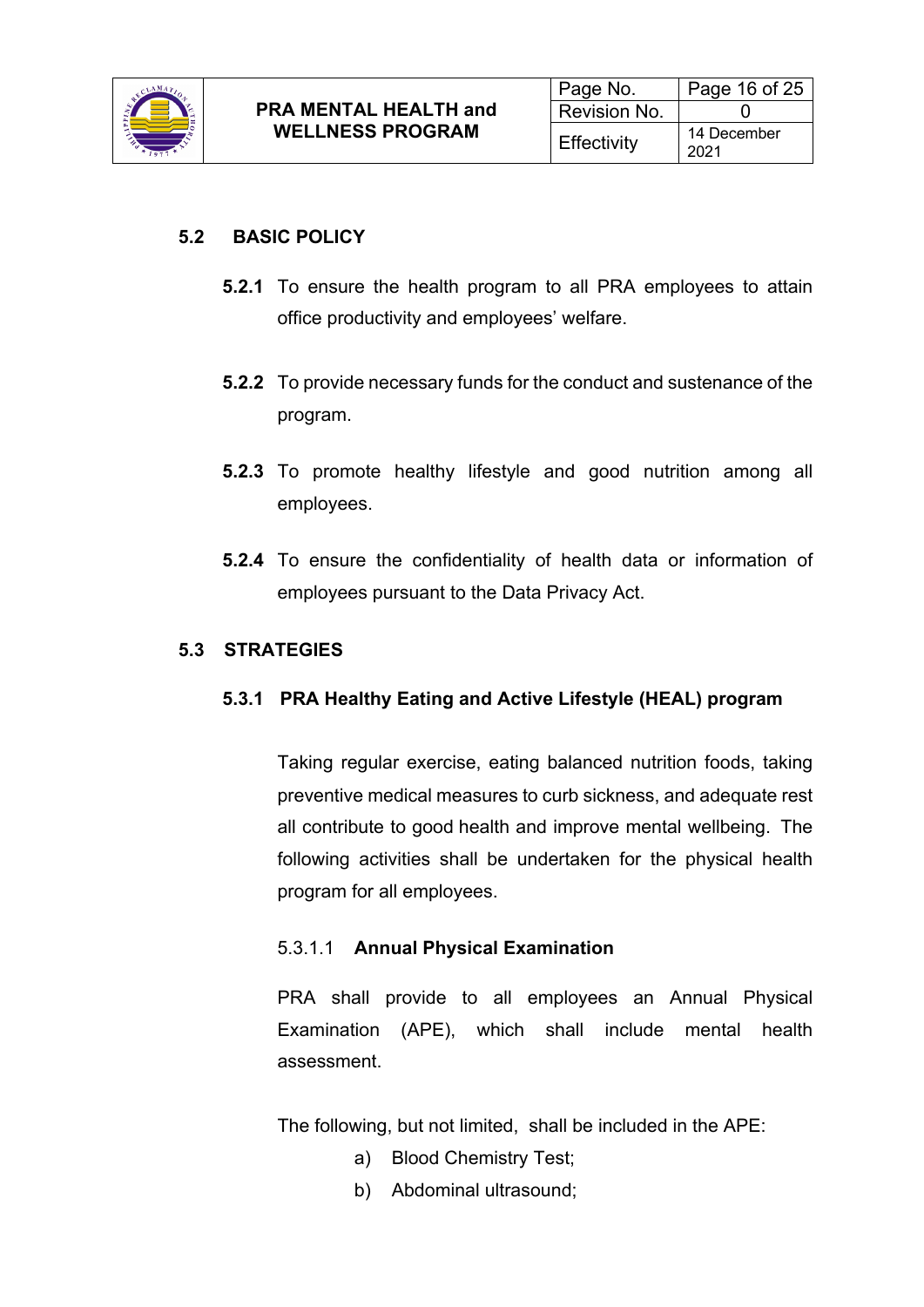

- c) Pap smear;
- d) Urine and stool specimen;
- e) Breast ultrasound (female employees 35 years old and above);
- f) Mammogram/SonoMammogram (female employees 35 years old and above)
- g) Eye check-up; and
- h) Mental Health Assessment.

#### 5.3.1.2 **The PRA Workout Zone**

Regular exercise program shall be provided, but not limited to the following:

- Zumba/Dancing/Yoga Sessions;
- Daily 30 Minute Screen Time Stretching or Break;
- Bowling tournament, volleyball, badminton, basketball;
- Fun Run or other sportsfest activities;
- Martial Arts;
- Indoor activities such as Chess, Billiards, Darts.

#### 5.3.1.3 **PRA NutriWorkForce**

The following activities or program, but not limited, may be provided to all employees:

- a. Nutrition program;
- b. Provide vitamin and mineral supplements to all employees;
- c. Weight Management program;
- d. Healthy culinary classes;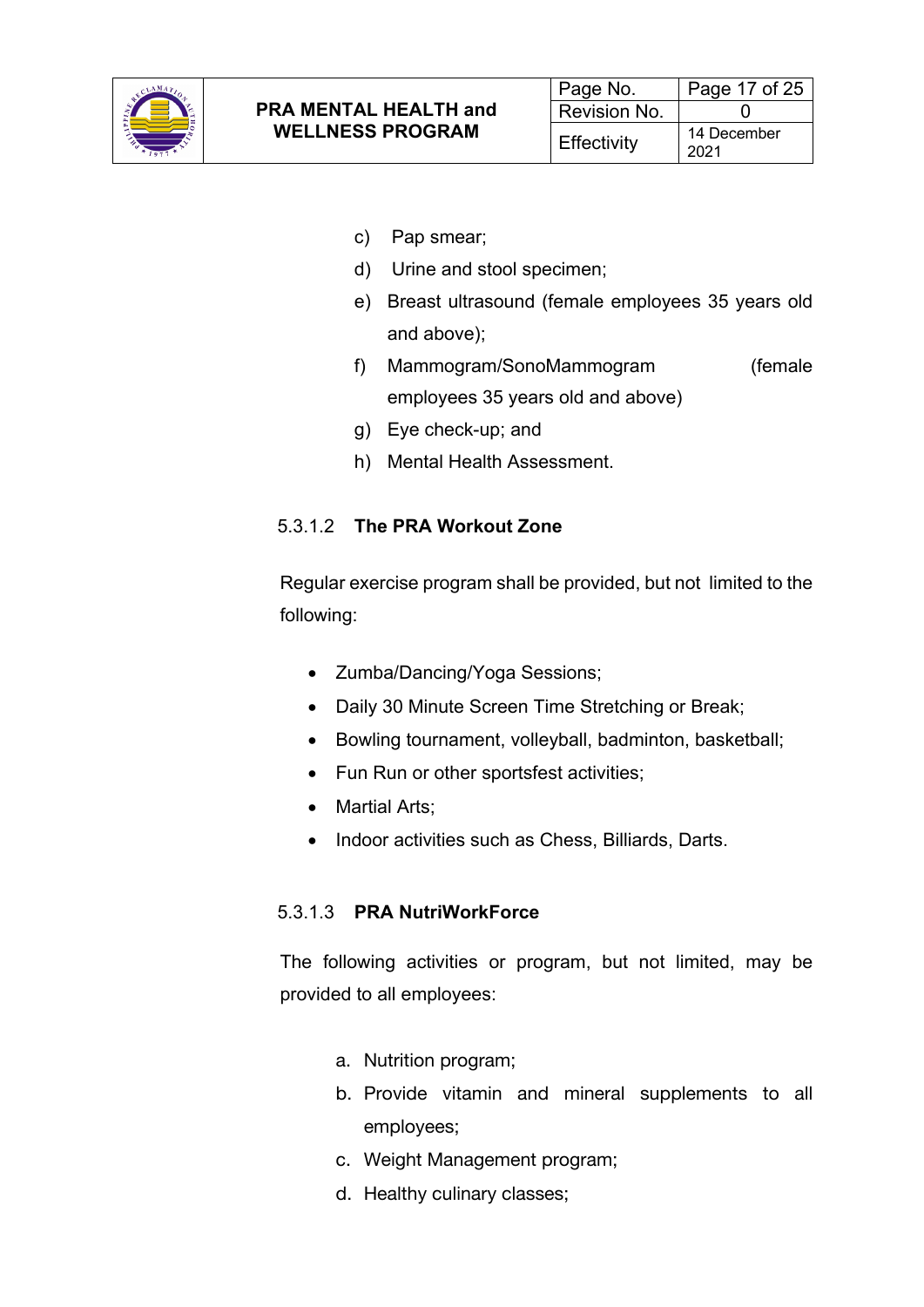

- e. Health programs for specific health conditions (e.g., diabetes, hypertension, etc.);
- f. Ensure that refrigerator and microwave are available at the workplace so employees can bring their healthy lunch or snack; and
- g. Provide healthy lunch or snacks choices during meetings.

## 5.3.1.4 **PRA Workforce Vaccination**

Annual flu vaccines shall be provided to all employees. Other vaccines such as pneumonia, cervical cancer vaccine, and such other vaccines to prevent health diseases shall be provided.

## **5.3.2 PSYCHO-SOCIAL HEALTH PROGRAM**

Psychosocial health encompasses the mental, emotional, social, and spiritual dimensions of what it means to be healthy. The following program/activities may be undertaken:

- 5.3.2.1 To provide activities or program that will help employees feel good about themselves and other people, control tension and anxiety, to meet the demands of life, curb hate and guilt, and maintain a positive outlook;
- 5.3.2.2 Webinar Session *(about topics pertaining to care of employees' wellbeing*);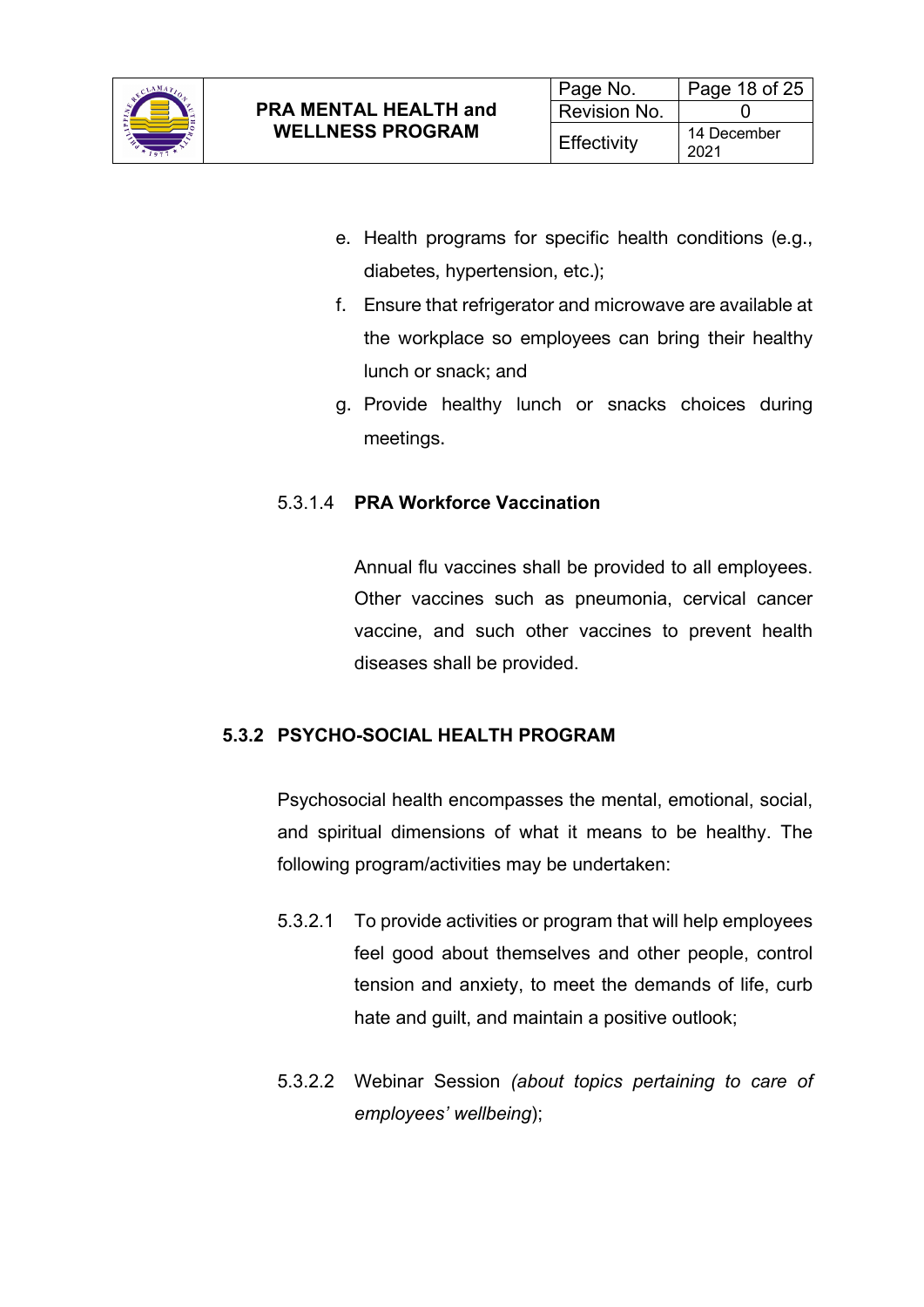

- 5.3.2.3 Professional consultation in partnership with agency approved service provider;
- 5.3.2.4 Organized Peer Counseling Circle; and
- 5.3.2.5 Retreat/Recollection, among others.

## **5.3.3 FINANCIAL WELLNESS PROGRAM**

The PRA Financial Wellness Program seeks to help employees effectively manage their finances, through financial education and other programs, to help lessen stress in their everyday lives.

The following activities may be undertaken:

- 5.3.3.1 Financial Management Webinar;
- 5.3.3.2 Pre-Retirement seminars;
- 5.3.3.3 Small Business Start-up Workshop;
- 5.3.3.4 Livelihood Programs;
- 5.3.3.5 Investment Workshop.

#### **5.3.4 SPIRITUAL HEALTH**

Spiritual wellness is an important aspect of life balance. It entails discovering the meaning and purpose of one's life as understanding the values, beliefs and morals that guide one's actions. Spiritual fitness refers to our spirituality's overall health. It is a way of living that is based on what motivates and engages us in life.

The following activities may be undertaken: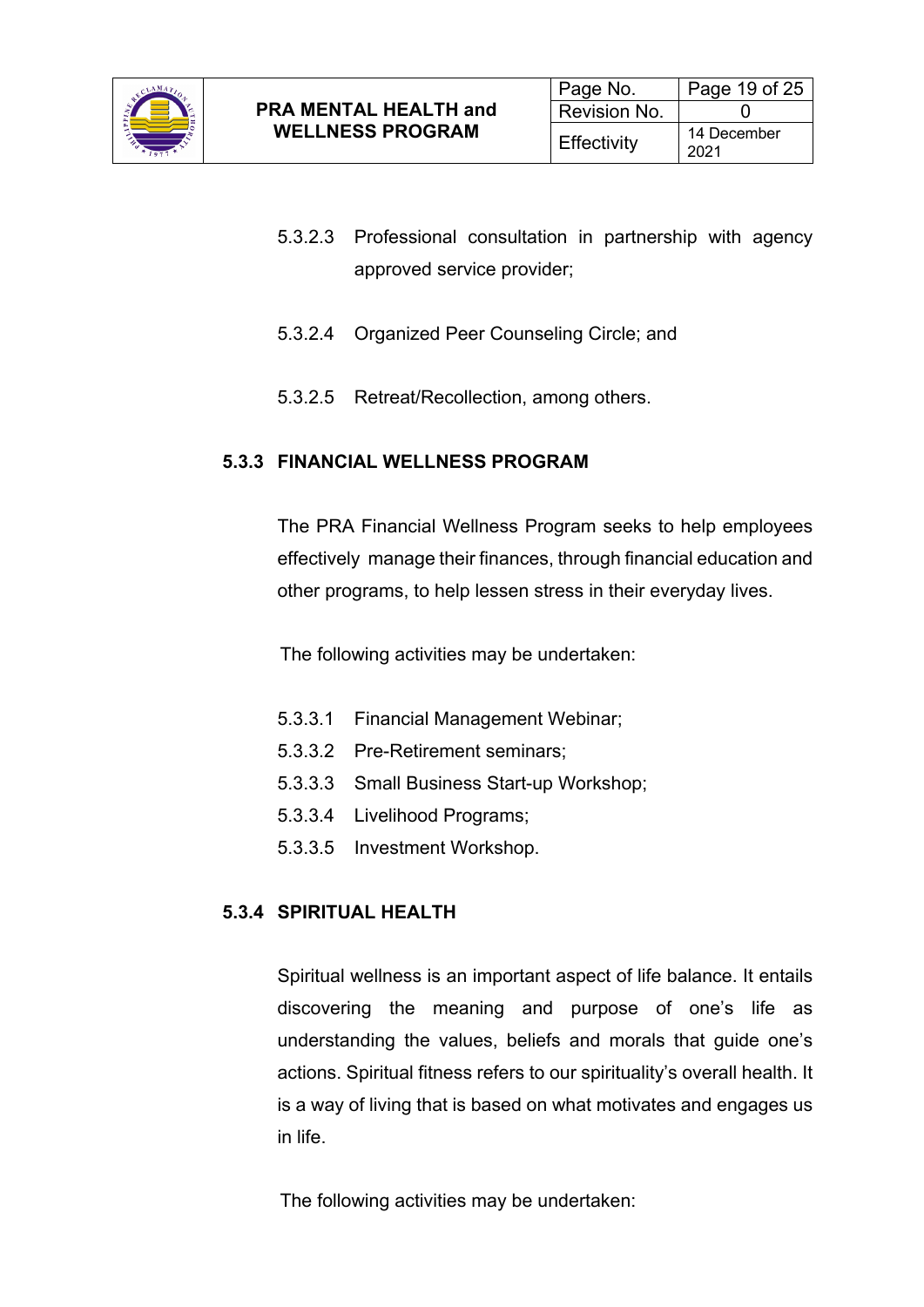

- 5.3.4.1 Devotional/Life Group Session;
- 5.3.4.2 Retreat/Recollection;
- 5.3.4.3 First Friday Mass Celebration;
- 5.3.4.4 Observance of Moral and Spiritual Guidance Week every 3rd week of October of each year.

## **5.3.5 WORK ENVIRONMENT SAFETY HEALTH**

The PRA Committees on Mental Health and Wellness and Occupational Safety shall collaborate in the implementation of this policy to ensure that a safe and healthful workplace is afforded to all employees against all hazards in their work environment.

#### **6. RESPONSIBILITIES**

The ultimate test for a workplace mental health and wellness policy is how well it is implemented. In order to put a good practice policy into action, thus each individual had their substantial responsibility for its sustainability.

#### **6.1 The Governing Board**

The PRA Governing Board, through the General Manager and CEO, shall ensure the institutionalization of the implementation of the PRA MHWP, with the following responsibilities;

**6.1.1** Ensure that all established mental health and wellness policies are administered and enforced in the workplace;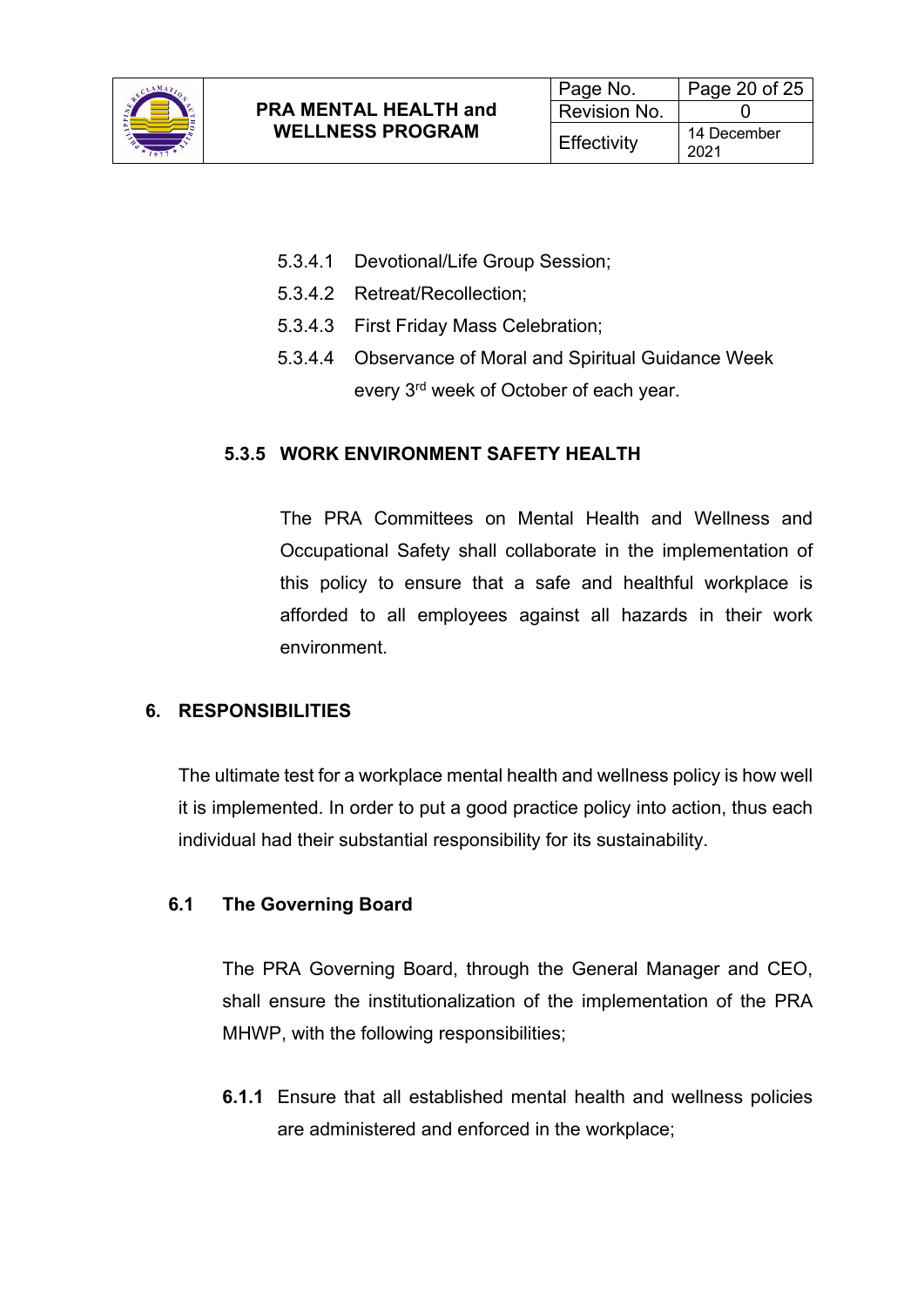

- **6.1.2** Ensure mental health and wellness program is integrated in the human resource development and management policies and processes;
- **6.1.3** Provide resources including funding to effectively implement the mental health and wellness program; and
- **6.1.4** Establish institutional network which can provide assistance in the implementation of the mental health program.

## **6.2 Management Leaders**

- **6.2.1** Ensure that all employees are consciously aware of PRA's MHWP;
- **6.2.2** Actively support and contribute to the implementation of PRA's MHWP, including its goals;
- **6.2.3** Manage the implementation and review of this policy;
- **6.2.4** Monitor the workplace. Identify potential hazards and risks and collaborate with the Occupational Safety and Health Committee to eliminate or reduce them;
- **6.2.5** Managers should also be proactive in identifying mental health issues among their employees. If they believe that an employee is experiencing emotional or psychological distress, they should reach out to them and coordinate with the HRMD or the PRA MHWP Committee for necessary actions needed;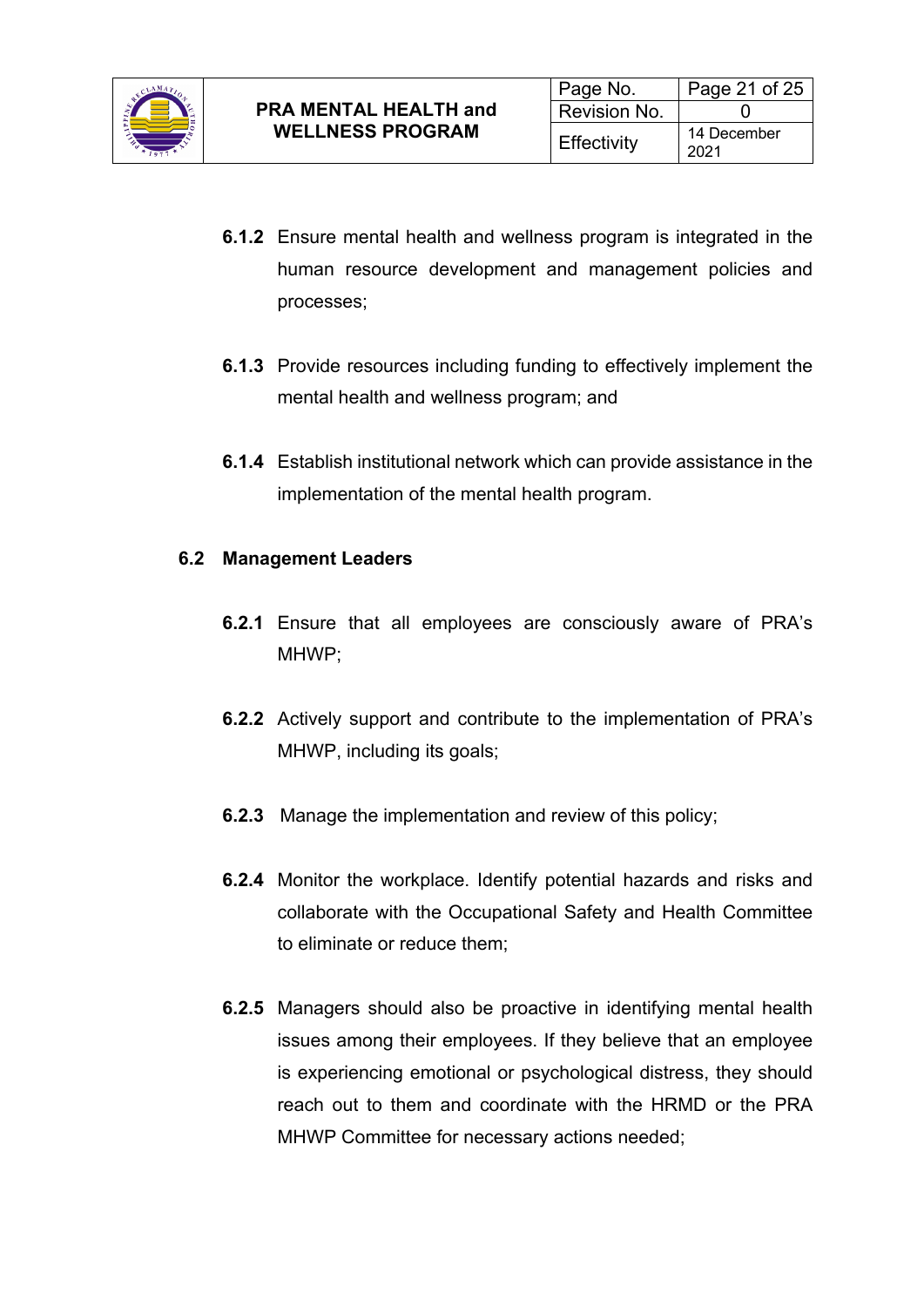

- **6.2.6** Managers should be educated and trained on how to deal with emotionally and psychologically distressed employees;
- **6.2.7** A conduct of regular performance monitoring and coaching session to reduce work related sources of employee stress, anxiety, being burnout such as: (1) level of challenge on the job (2) amount and/or difficulty of workload; (3) working beyond regular work hours (4) feeling of low level of support from the manager/s and supervisor/s.

## **6.3PRA Mental Health and Wellness Program (MHWP) Committee**

## **CREATION OF PRA MHWP COMMITTEE**

The PRA MHWP shall be composed of:

| Chairperson      |        | AGM for Legal & Administrative Services  |
|------------------|--------|------------------------------------------|
| Vice-Chairperson | $\sim$ | Chairperson of PRA Occupational Safety & |
|                  |        | <b>Health Committee</b>                  |
| <b>Members</b>   |        | Manager, Administrative Services Dept.   |
|                  |        | Manager, Human Resource Management       |
|                  |        | <b>Division</b>                          |
|                  |        | Two (2) HRMD officers                    |
|                  |        | Manager, Accounting Services Dept.       |
|                  |        | Representative from PEA Employees Union  |
|                  |        | Representative, GAD Committee            |

The PRA MHWP and its programs and activities shall be managed by the PRA MHWP Committee with the following responsibilities: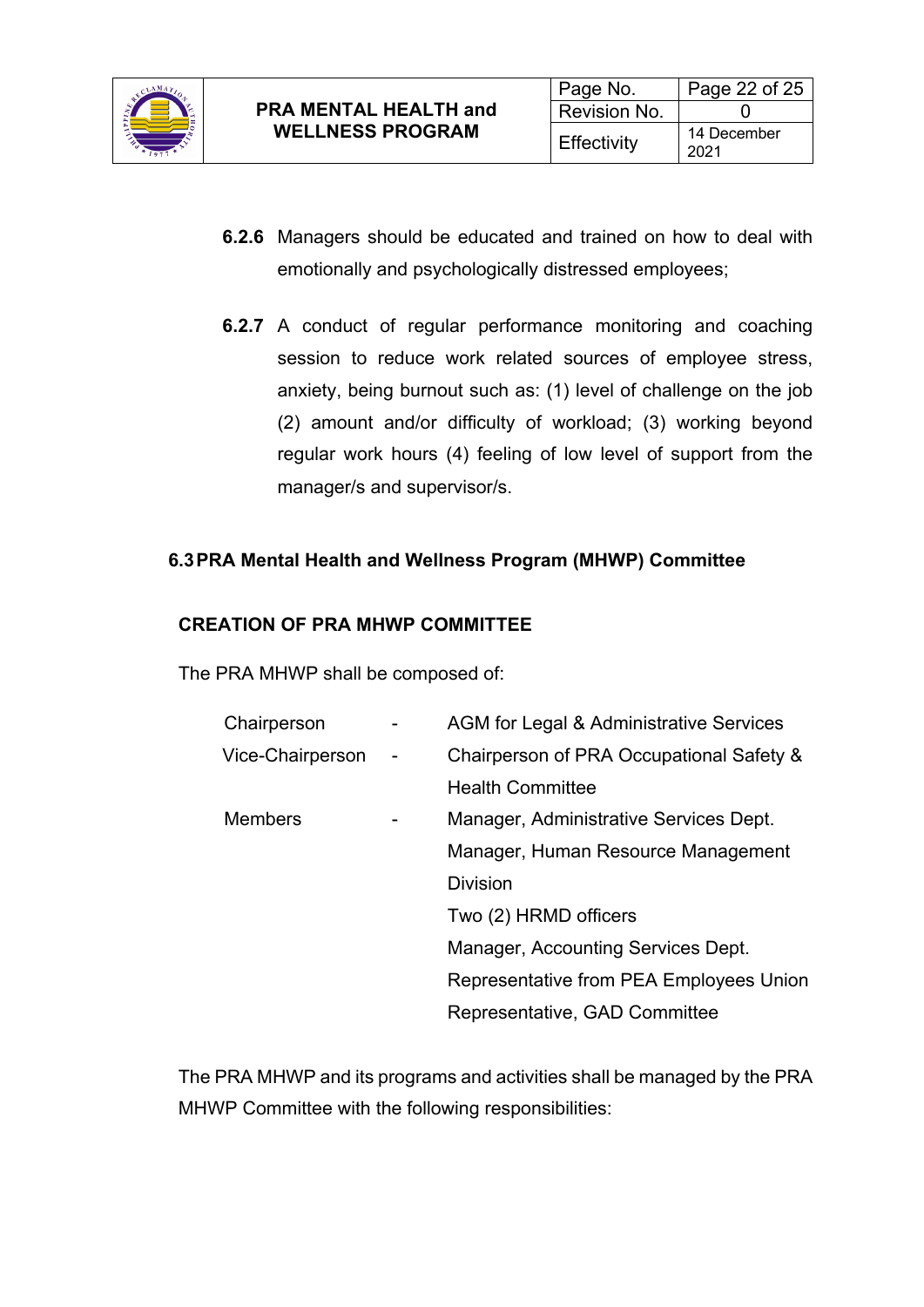

- **6.3.1** Ensure mental health and wellness program is integrated in the human resource development and management policies and programs;
- **6.3.2** Administer, manage and monitor implementation of the Mental Health and Wellness Program;
- **6.3.3** Provide continuous education and training and initiate workplace discussions on mental health and ensure that all human resources are aware of the mental health program. In collaboration with mental health experts, organize training and awareness courses on workplace mental wellbeing;
- **6.3.4** Provide continuous education and trainings to all employees on how to deal with emotionally and psychologically distressed employees;
- **6.3.5** Maintain contact with institutional networks (e.g., hospitals, agencies, trainers, health and other professionals, etc.) to support the implementation of MHWP;
- **6.3.6** Keep up-to-date with recommended mental health and wellness information and education materials;
- **6.3.7** Assist in incident investigations, analysis and preparation of mental health related reports and summaries, while maintaining a record of the same and maintaining its confidentiality;
- **6.3.8** Monitor and report on levels of sickness absence which relate to mental health problems including stress-related illness (in conjunction with the occupational health service and department/division managers).
- **6.3.9** Establish Mental Health Profile of employees and ensure that records of employees with mental health conditions and those at risk must at all times be managed, kept safe and treated with confidentiality conforming with the provision of the Data Privacy Act and the Mental Health Act; and
- **6.3.10** Responsible for sending out monthly surveys (i.e. employee feedback) to gather information about mental health and wellness in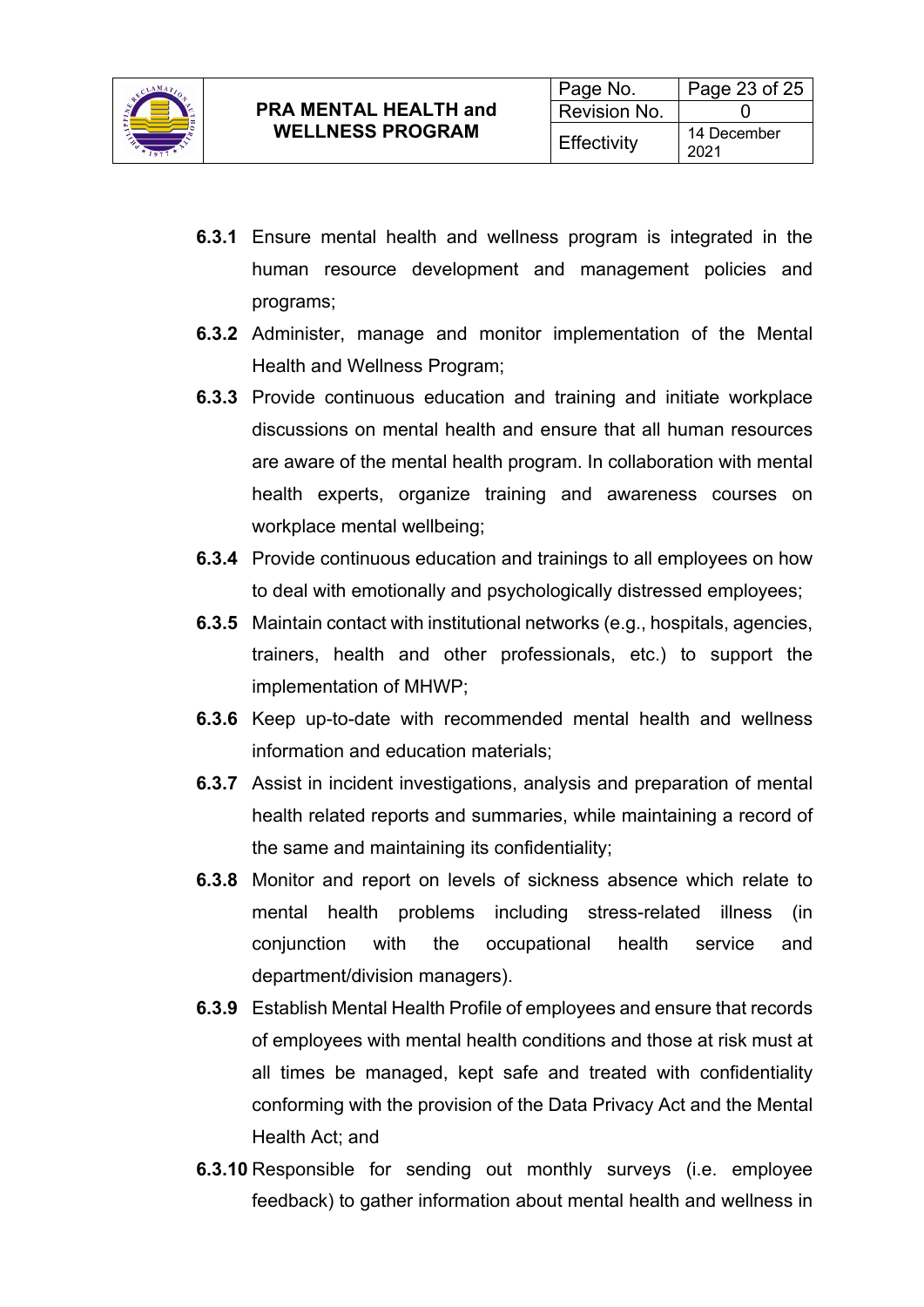

the workplace, wherein data can be used to further improve PRA MHWP.

## **6.4PRA (PEA) Employees Union**

The officers and members of PRA (PEA) Employees Union shall be tapped to:

- **6.4.1** Collaborate with the head of the agency, HRMD, and MHWP Committee in charge in the development administration, implementation, and monitoring of the MHWP; and
- **6.4.2** Provide support and assistance in developing strategies, administration, information dissemination, implementation and monitoring of the programs and activities on mental health initiate.

#### **6.5 PRA EMPLOYEES**

All employees are encouraged to:

- **6.5.1** Support and contribute to PRA MHWP's aim of providing a mentally healthy and supportive environment for all workers.
- **6.5.2** Take reasonable care of their own mental health and wellbeing, including physical health.
- **6.5.3** Take reasonable care that their actions do not affect the health and safety of other people in the workplace.

#### **7. COMMUNICATION PLAN ON PRA MHWP**

The PRA shall adopt and implement a communication plan to promote the mental health and wellness program using available media. Information and education materials shall be made available, and activities may be conducted to facilitate the dissemination of relevant information on mental health.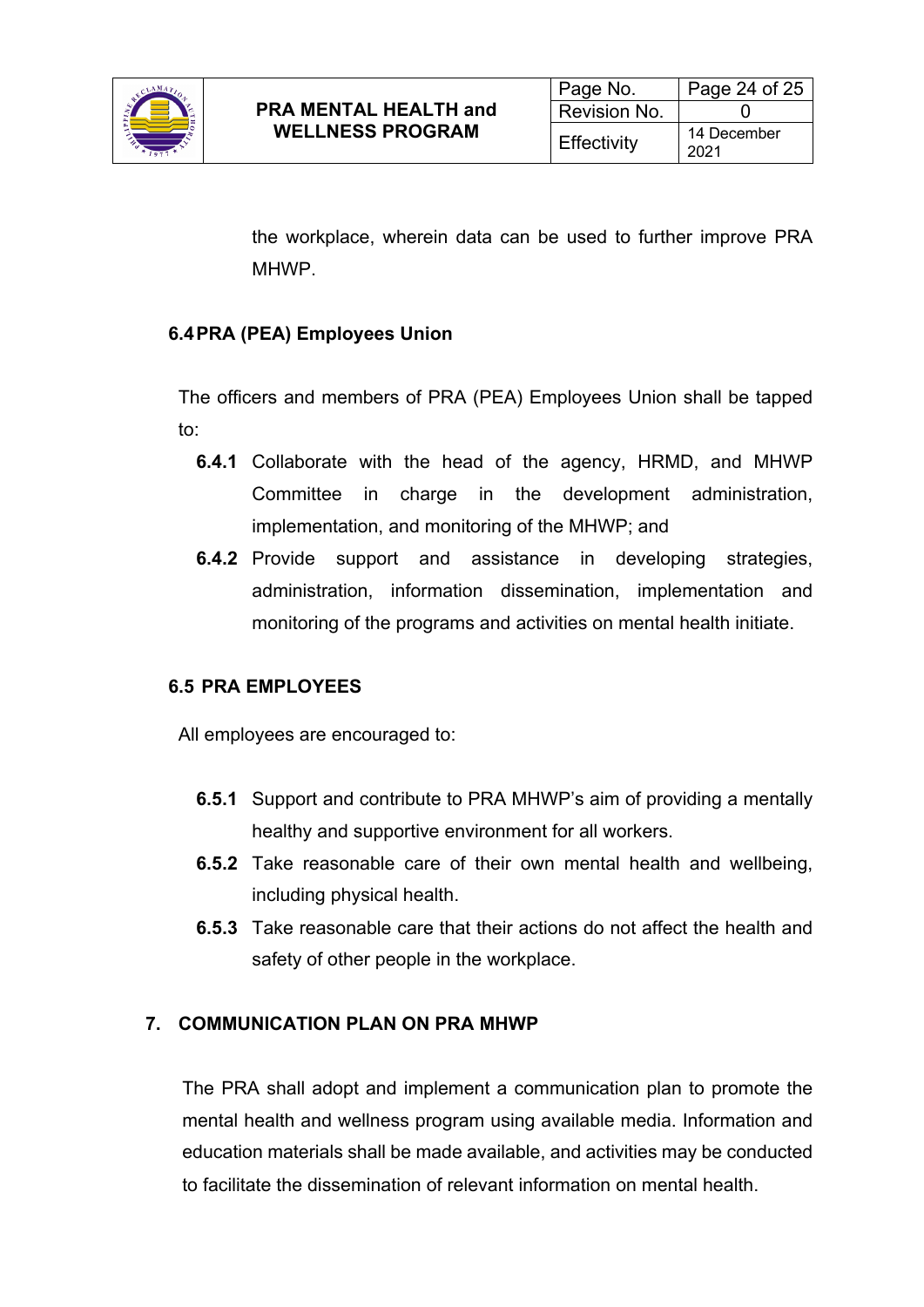

# **8. MONITORING AND EVALUATION**

The PRA MHWP Committee shall device a program/policy monitoring tool which will help in the evaluation of the effectiveness of the program/policy and to be able to make necessary revision if necessary.

An annual report shall be submitted to the General Manager and CEO on the implementation of the MHWP and such report shall be included in the annual accomplishment report of the agency.

## **9. FUNDING**

The PRA shall allocate and incorporate funds and resources in its annual work and financial plan and budget for the implementation of this MHWP.

#### **10**. **PERIODIC REVIEW OF THE MHWP**

This policy shall be reviewed annually to ensure the effectivity of implementation and compliance. The PRA MHWP Committee shall submit an annual report and recommendation/s, if any, to the General Manager and CEO.

## **11**. **EFFECTIVITY**

The PRA MHWP shall take effect upon approval by the PRA Governing Board<sup>1</sup>

<sup>1</sup> ANNEX "L" Board Resolution No. \_\_\_\_\_, series of 2021